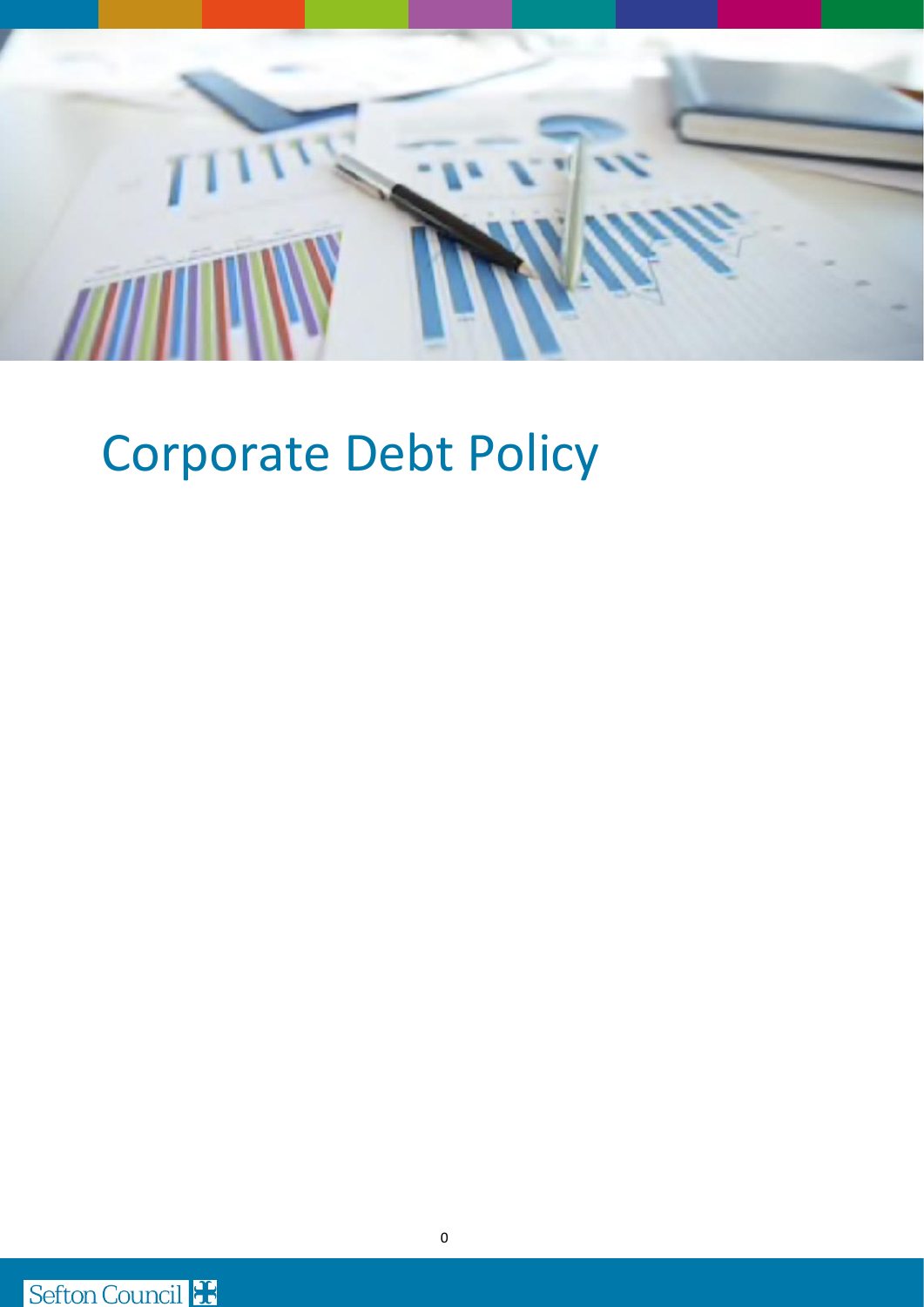# **Table of Contents**

- 1. Introduction
- 2. What is a Corporate Debt Policy and why have one?
- 3. How the Council will collect and recover income?

4. Council Tax Recovery

- 5. Business Rates Recovery (including Business Improvement District)
- 6. Housing Benefit Overpayments Recovery
- 7. Sundry Debtors Recovery
- 8. Adult Care Charges Recovery
- 9. Parking Services Recovery
- 10. Civil Penalties in relation to Landlord Licenses & Housing Standards enforcement
- 11. Use of Enforcement Agents
- 12. Insolvency, Charging Order, Enforced Sales, Committal and Write Off
- 13. Data Sharing and Privacy Statement

14. Complaints and Appeals

15. Further Information and Advice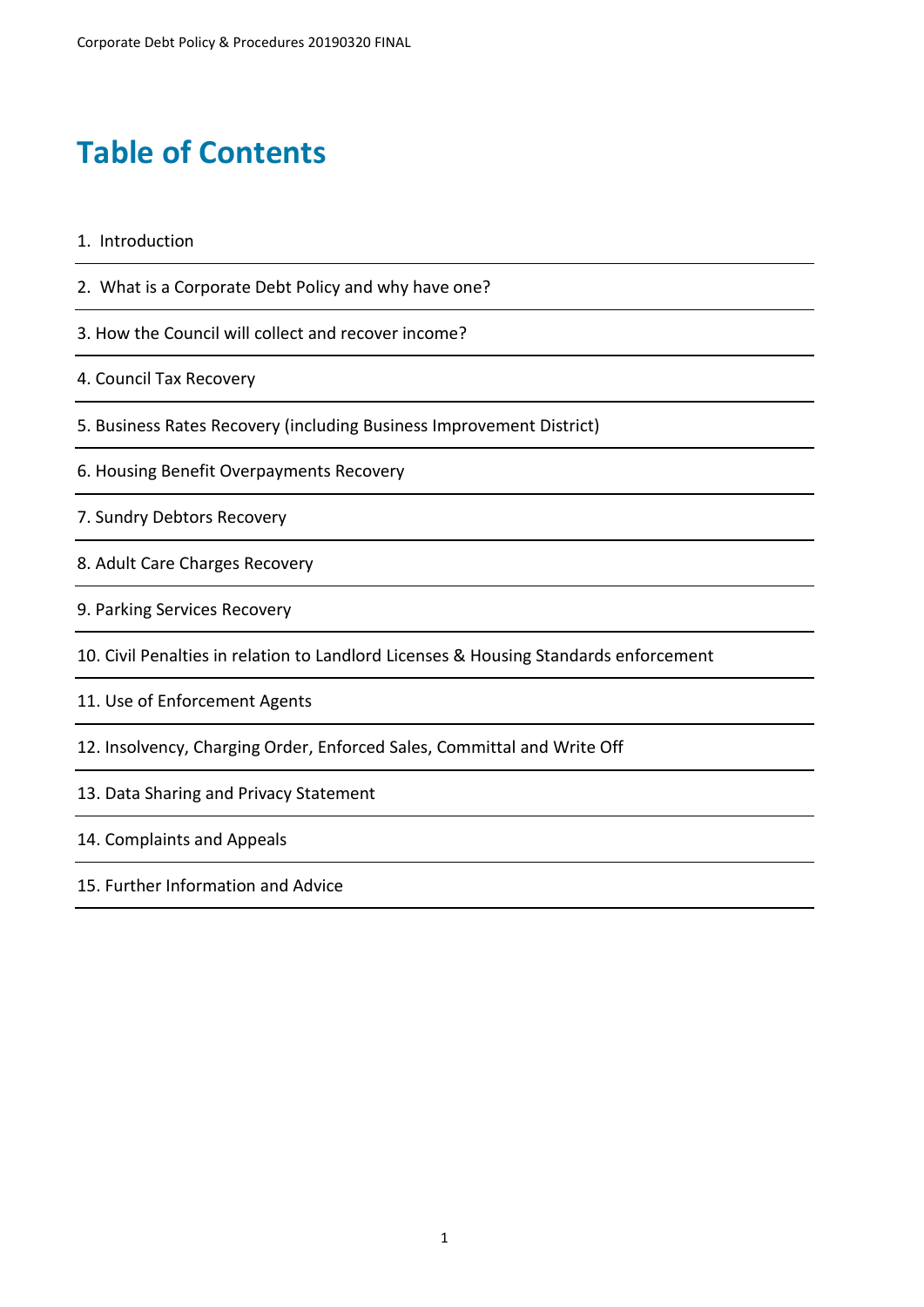# **1. Introduction**

Sefton Council raises a significant proportion of its total income through local taxes and charges and has a duty to recover sums outstanding.

At a time of significant financial pressure for the Council, income collection is now particularly important to ensure that valuable frontline services continue.

The management of this income is a key business area for the Council. This income comes from many streams, for example Council Tax and Business Rates. Some of the activity is governed by legislation whilst others by sound principles of financial management.

The majority of people and businesses in Sefton pay the Council on time. However, all Council service areas have to deal with people and businesses that get into arrears. For many it is simply an oversight. For others living on very low incomes, or where business owners are struggling in the current economic climate, keeping up with payments can present real difficulties.

The objectives of this Policy are cost effective income collection and recovery that is sensitive to the needs of people and businesses in our community.

Importantly, this Policy details the practical help, advice and support available that will enable those who are in debt to help themselves and become debt free sooner and help maintain the Council's cash flow.

This Policy will be shared with the Council's partners (for example, Southport Business Improvement District, Citizens Advice Sefton, Sefton CVS, One Vision Housing) and its debt enforcement agents.

This Policy does not prejudice any legal action that the Council may wish to take.

The Policy will be reviewed annually but also updated as and when legislative, technical or process changes need to be reflected within the Policy.

# Exceptions to the Policy

On rare occasions, it may be in the best interests of the Council or local residents for action to be taken in the collection or recovery of a debt other than in accordance with this Policy. On such occasions, a decision may be taken by an appropriate senior officer (Service Manager or above) to allow an exception to the Policy having considered the normal requirements of the Policy, the specific case and the interests of the Council and local residents.

Where such an exception is made to the Policy the decision and the reason for the decision shall be recorded in writing by the officer making the decision and should be open for audit/inspection.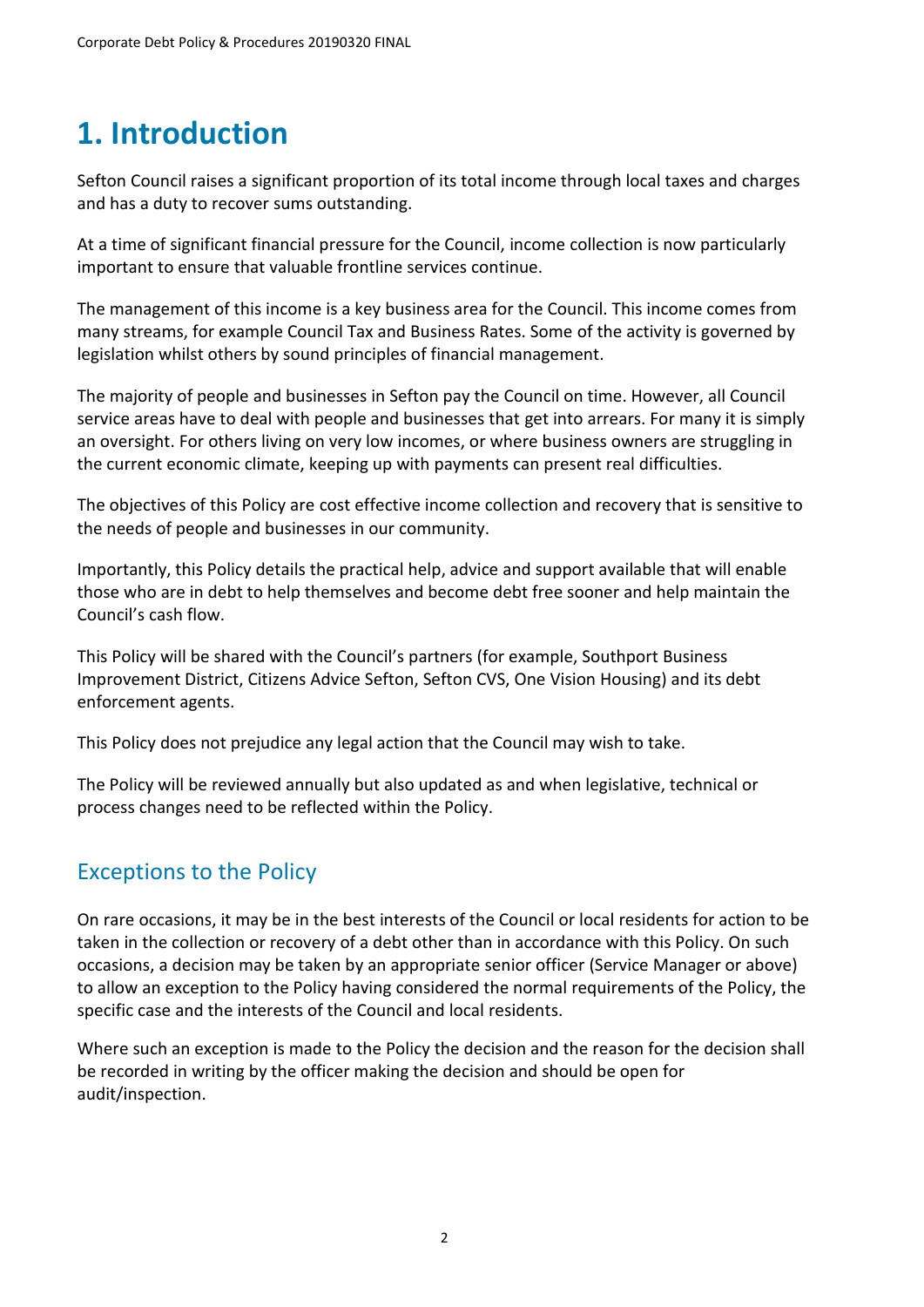# **2. What is a Corporate Debt Policy and why have one?**

#### 2.1 What is a Corporate Debt Policy?

The Corporate Debt Policy and Procedures is the Council's statement on how it works with its customers and partners to collect debt from both citizens and businesses. The document details the Council's policies on the billing, collection and recovery of money due to the Council.

### 2.2 Why have a Corporate Debt Policy?

The Council aims to achieve good practice in collecting all its income.

#### 2.3 What is a debt?

For the purposes of this Policy a debt is defined as any payment expected by the Council that has not been paid by the due date. All Council bills and invoices will be raised as soon as practicable and will clearly include the following information: -

- What the bill or invoice is for
- When payment is due
- How to pay
- Who to contact for further information and advice

#### 2.4 What types of debt are owed to the Council?

The Policy applies to the collection of

- Council Tax
- Business Rates (also known as non-domestic rates)
- Business Improvement District (BID) Levy
- Sundry Debts
- Housing Benefit Overpayments
- Health and Social Care Invoices
- Parking charges
- Civil Penalties in relation to Landlord Licenses & Housing Standards enforcement
- All other debts, for example unpaid fees and charges.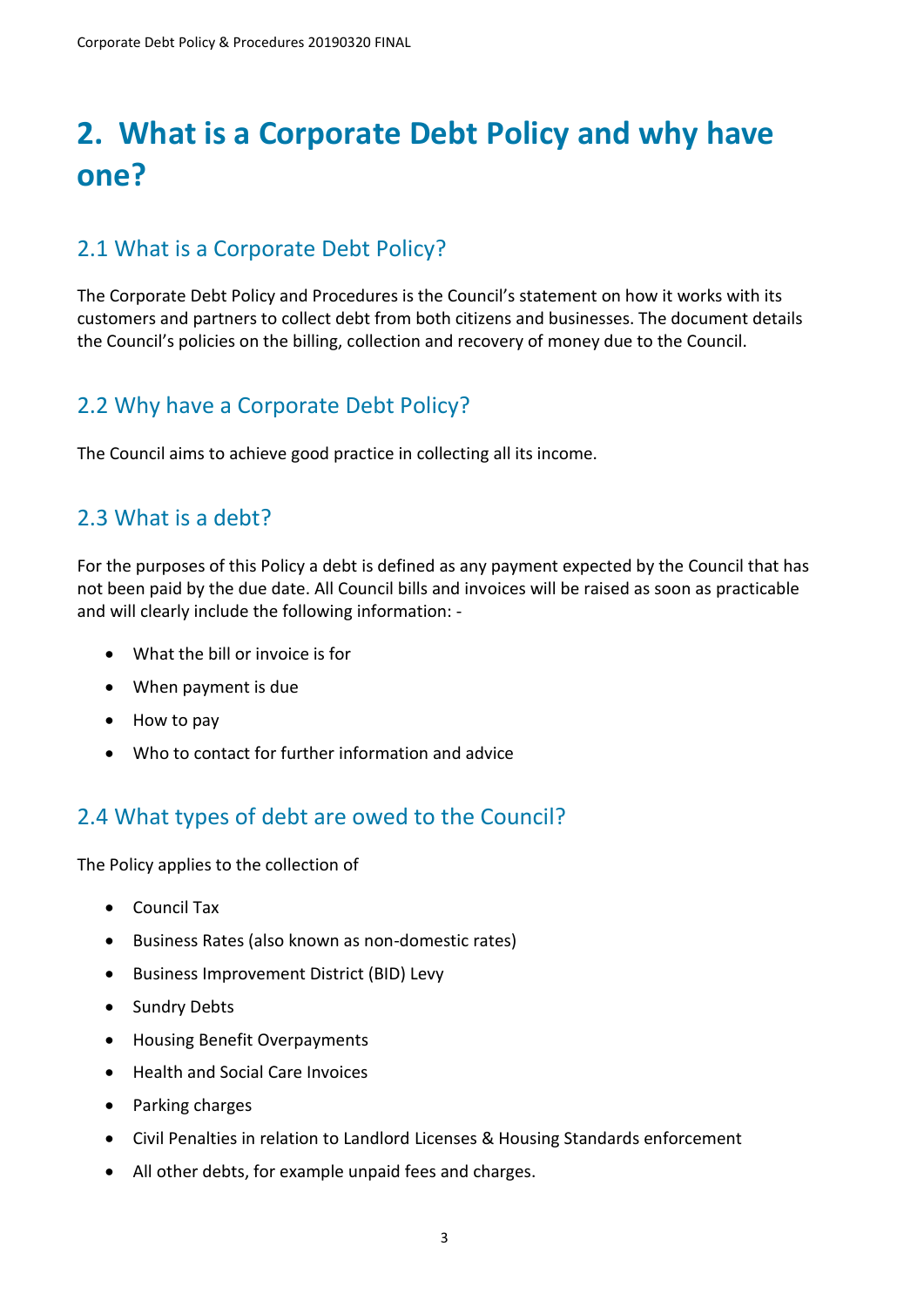# 2.5 What does the Policy cover?

The Policy covers the processes and practices that the Council will take with regard to the following: -

- How people can access advice and support
- How ability to pay will be assessed
- How information may be shared
- How the Council uses collection and other external agencies
- How we will conduct personal visit to debtors
- What procedures are used
- The principles and processes that the Council will follow with regard to debt recovery
- The Council's Corporate Complaints procedures
- What discretionary payment arrangements are available for customers experiencing financial hardship

### 2.6 How will we operate this Policy?

This Policy will apply to all Council service areas.

Different types of income may have their own procedures and processes for the recovery of the debt largely due to Government Acts and legislation that govern recovery. The relevant processes are outlined in this Policy.

Some of our customers will have multiple debts with the Council and the Council will seek to work collectively to ensure that customers' needs are addressed. For example, we may consider collecting it corporately in one payment arrangement for all debts. Such an approach must be mindful of the different regulations that govern each debt and must compliment the Council's procedures rather than compromise.

#### 2.7 Debt Recovery Principles

- Collect all monies owed to the Council
- Comply with all relevant Government legislation that governs the collection and enforcement of debt
- Comply with the Council's Financial Regulations and Standing Orders
- Apply best practice to debt collection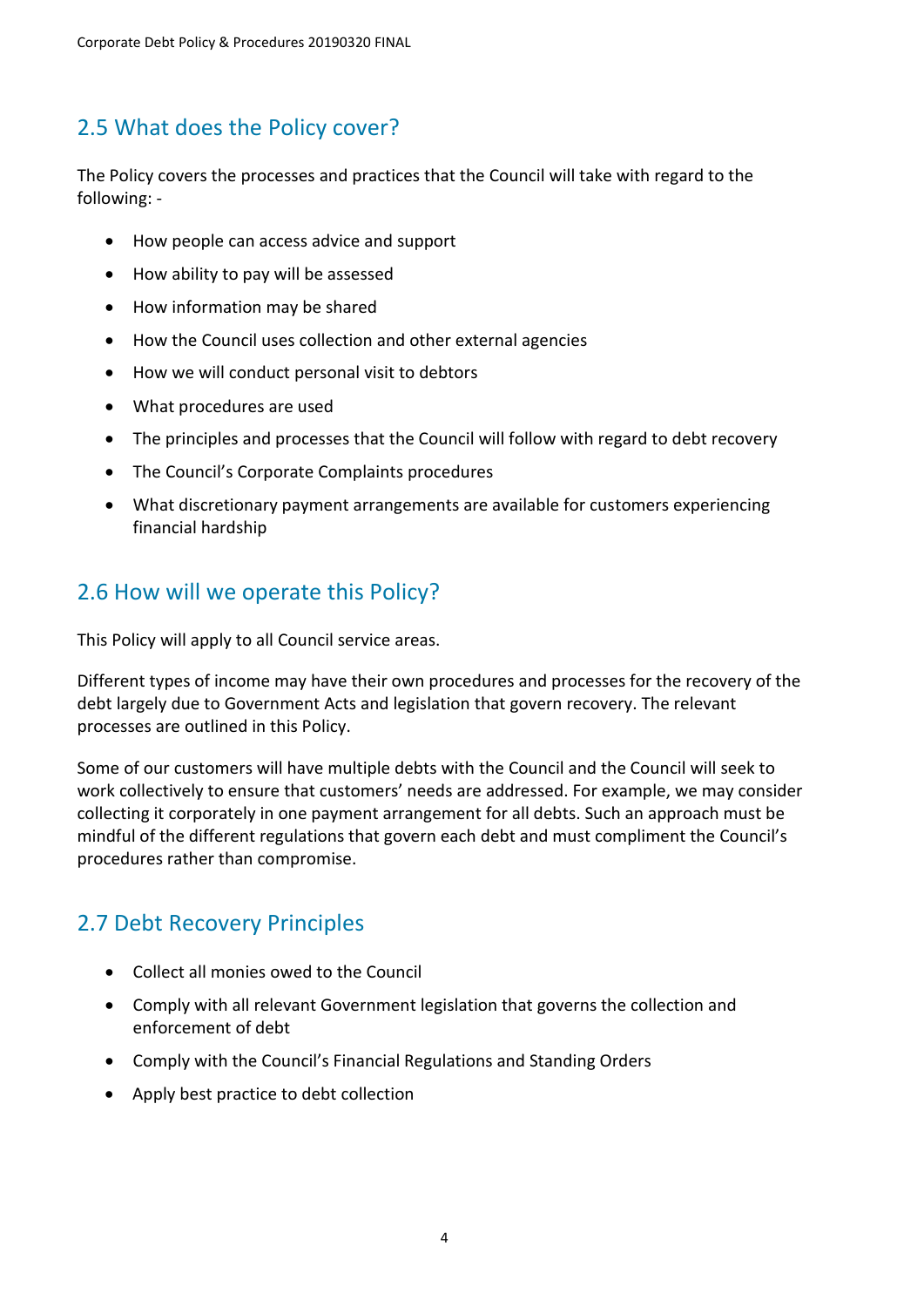# **3. How the Council will collect and recover income.**

To achieve best practice in income collection the Council will make paying bills as easy as possible by: -

- Encouraging early and regular contact with customers at every stage of the collection and recovery process.
- Make it easy to contact the Council through a range of options, encouraging use of the Council's website, via self-serve contact forms, web chat etc., where possible.
- Offering a range of payment options.
- Encouraging automated payment where possible. For example, Direct Debit which is the most cost-efficient method for the Council helping to keep bills as low as possible.
- Promoting Pay on line for services on our website. <https://www.sefton.gov.uk/1837?view=pay>
- Raising awareness of the payment hotline which is available 24 hours a day 7 days a week 0151 934 4697.
- Providing advice on the bills on how to claim any discounts, reliefs, exemptions, reductions, financial support, welfare benefits or how to query or appeal against the amount due.
- Reminding people at the right times when payment is late.
- Requiring payment in advance for low level debts such as pest control, green bins.
- Providing information about what happens if payments are not received on time.
- Establishing the customers preferred method of communication, where known.
- Providing communication assistance, where possible.
- Ensuring all our communications are clear and simple to understand, by using Plain English in written letters and documents.
- Responding to all enquiries promptly and courteously.
- Identifying vulnerable persons and providing intervention at an early stage so that income collection is done in a sensitive manner.
- Providing proactive support to customers experiencing undue financial hardship by ensuring realistic payment arrangements are agreed upon.
- Encouraging people to get help from a range of sources.
- Providing information about who can give help and advice.
- Working in partnership with advice agencies, collection agents and other partners by promoting and signposting customers to sources of independent money and debt advice.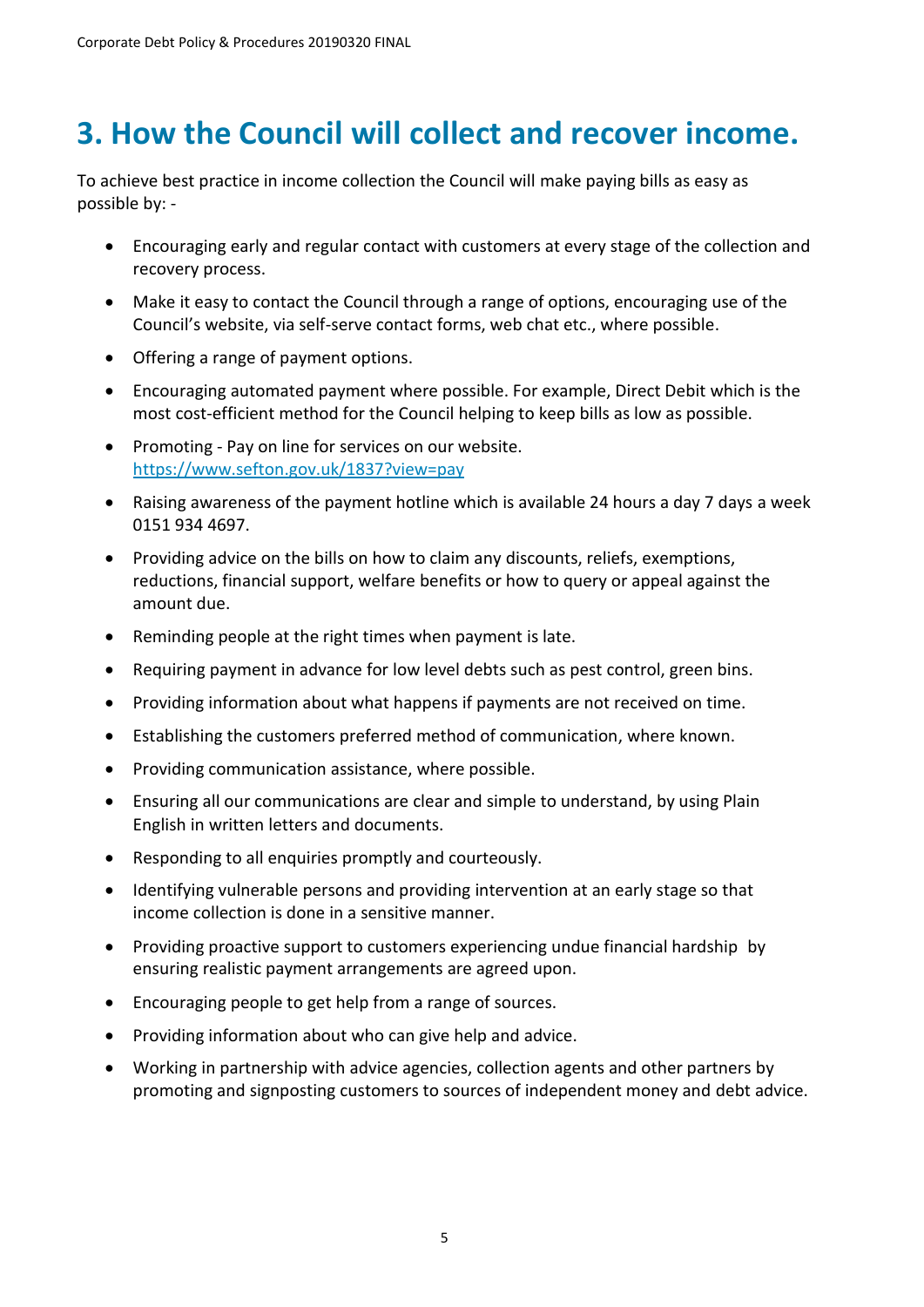# **4. Council Tax Recovery**

Your Council Tax ensures access to a range of services including adult & children's social care, access to our many community facilities including libraries, leisure centres, parks, green spaces, refuse collection, and access to our fabulous coastline. It helps protect our most vulnerable in Sefton, including children, adults at risk and older people, and contributes to the education of thousands of children across Sefton. These are just some of the vital services we provide for you. To see what else your Council does for you, go to [www.sefton.gov.uk](http://www.sefton.gov.uk/)

# 4.1 Council Tax Demand Notice (Council Tax bill)

We will issue annual Council Tax bills in March each year after the Council has set its Council Tax for the forthcoming year. This ensures that payments will commence as early in April as possible.

We have produced a short video if you have difficulty understanding your Council Tax bill <https://www.sefton.gov.uk/council-tax.aspx>

Where a Council Tax payer's circumstances change during the year, for example a change of address or an award of Council Tax Reduction, we will send a revised Council Tax bill (known as an adjustment notice) as soon as practicable after the liability is known with payment(s) being due on the earliest date(s) allowed by legislation.

All Council Tax bills include a monthly instalment arrangement.

We offer several different payment methods and dates for customers to pay their bills. We offer instalment dates of the 7th, 11th, 13th and the 15th of the month to all non-direct debit payers.

We promote payment by direct debit, as it is the most efficient payment method. It also helps customers avoid missing instalments and being subjected to recovery action.

To encourage customers to pay by direct debit, we offer a choice of 8 instalment dates: 2nd, 5th, 11th, 15th, 18th, 22nd, 25th and the 28th of the month. We promote the setting up of Direct Debit online via the Council's website <https://forms.sefton.gov.uk/ddcounciltax/>

If a customer pays regularly, but fails to do so by the instalment date, we will still take recovery action, as payments are late.

In line with Council Tax legislation customers can request payments over 12 monthly instalments. If possible this request should be made before 1st April to allow us sufficient time to adjust the payment plan over the whole period. Where this request is made part way through the year, instalments are reduced accordingly. Where applicable, when a customer clearly demonstrates they are struggling to pay over a 10-month payment plan this 12-month payment option should be made known to them.

Where a Council Tax customer cannot pay on the set instalment date, the Council can use its discretion to vary the instalment dates. Such arrangements will only be considered where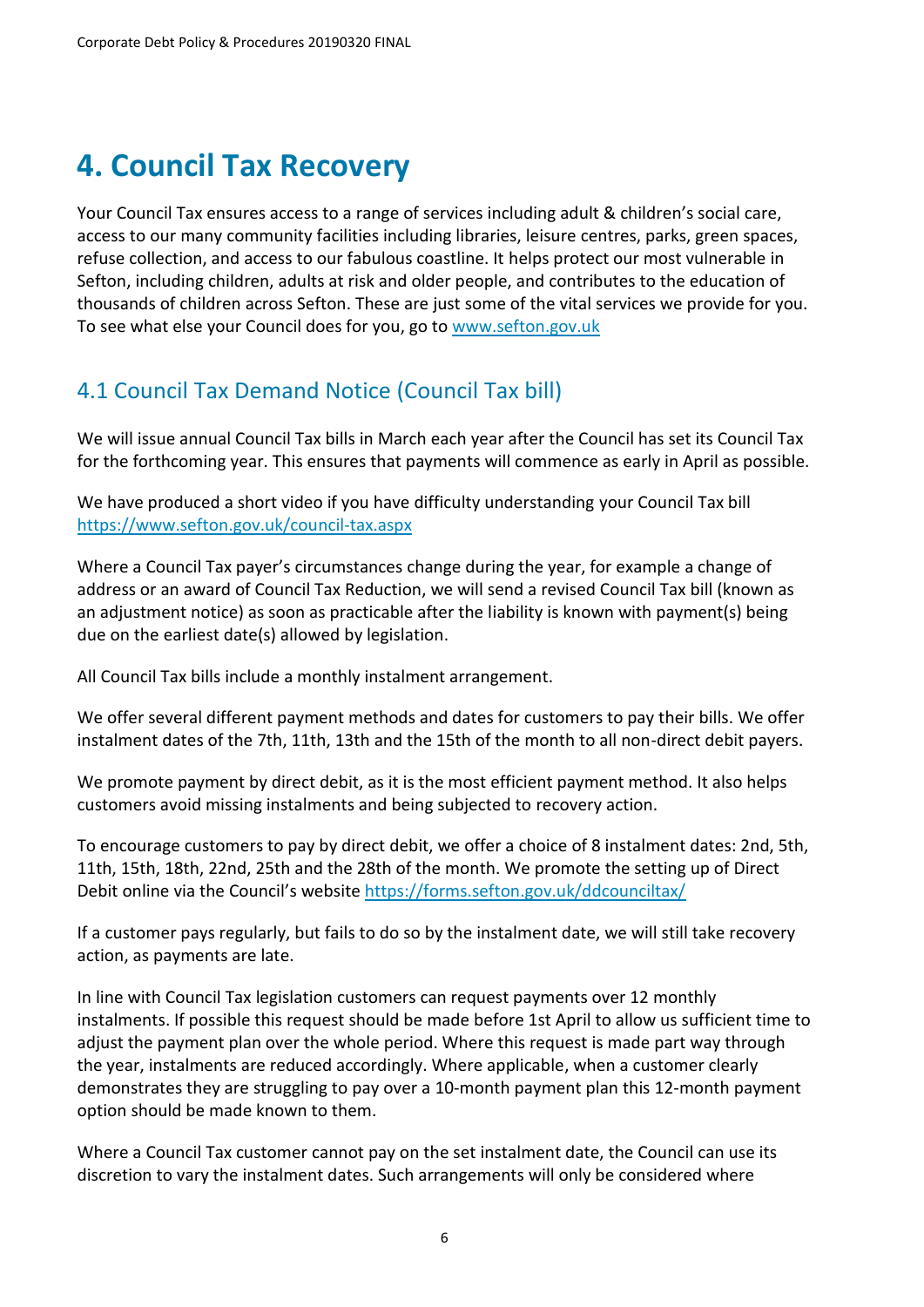customers can demonstrate sufficient reason why they cannot pay on the instalment date given. The final instalment date must be before 31st March of the financial year in question unless there are extenuating circumstances. If a customer does not pay on the dates agreed, no further amendments to instalment dates are allowed in that year.

# 4.2 Council Tax Reminder/Final Notice

If payment is not received by the payment date we will issue a reminder. The reminder gives 7 days for the customer to bring their account up to date.

If the overdue instalment is paid, but the customer misses a future instalment, we will issue a second reminder. We will tell the customer that we will not issue any further reminders and that they must bring their account up to date within 7 days and maintain future instalments on the due date or a summons will be requested from the Magistrates' Courts.

If a customer misses a third instalment a Final Notice will be sent. This means the annual charge will become due in full immediately, otherwise a summons is issued.

We will not issue more than three reminders in a financial year - a maximum of two instalment reminders and one final notice.

### 4.3 Council Tax Summons

If the customer does not pay as the reminder, or final reminder, instructs we will request a summons to be issued from the Magistrates' Court. The summons gives details of when the customer must attend court to explain why they have not paid their bill. The cost of sending the summons is added to their bill.

Once a summons has been issued, the full amount of Council Tax as well as the summons cost is due.

If the customer pays the full amount of the summons, including costs, before the hearing date, the customer does not have to attend court.

If the customer makes a payment arrangement with us before the hearing, they do not have to attend court. However, we will ask the Magistrates' Court to grant a "liability order" to secure the debt (explained below). Providing the customer keeps to the payment arrangement, we will not take any further recovery action.

At the court hearing, we must satisfy the Magistrates' Court we have followed correct procedures. If the Magistrates' Court are satisfied with the evidence we present they will grant a liability order and costs.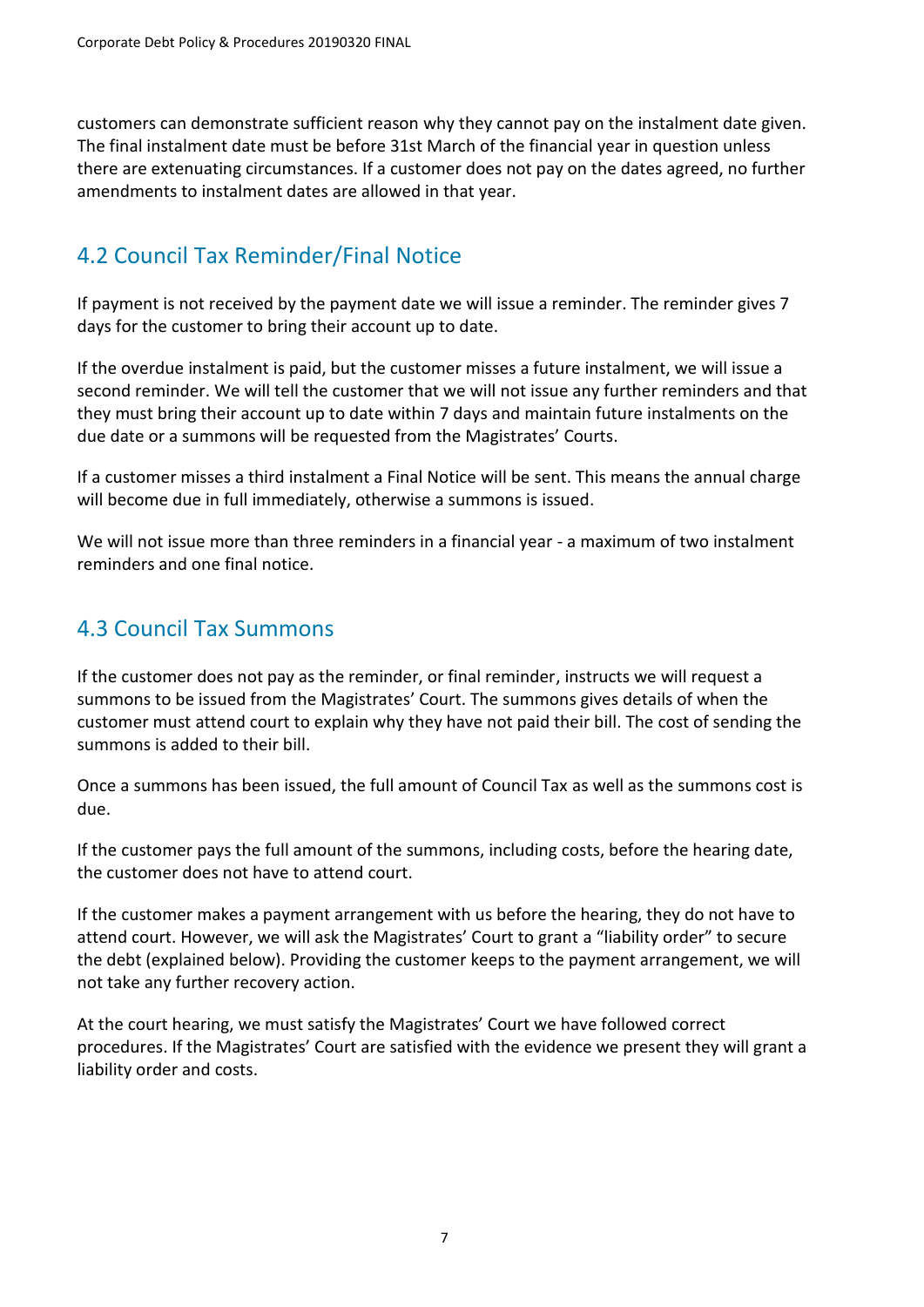# 4.4 Do I have to attend court?

You do not have to attend court: -

- If you do not dispute that you owe the amount due.
- If the total amount due, including costs is paid before the date of the hearing.

#### 4.5 If you are unable to pay the full amount on the summons?

If you are having difficulty paying the full payment, you must contact us as soon as possible with your proposed payment arrangement by completing a Special Payment Arrangement form on our website <https://forms.sefton.gov.uk/specpayct/>

All Special Payment Arrangements must be made with the agreement of the Council and can only be accepted by Direct Debit, that way we can enter a formal arrangement on your account and make sure that no further action is taken as long as you keep to the agreed payment arrangement.

The Council will still apply for a Liability Order but undertake not to take any further proceedings if you make the payments as agreed.

### 4.6 What if I dispute the debt?

If you dispute that you owe the amount due or that you are not responsible for the property contact the Council immediately.

The Council will attempt to resolve any dispute before the court hearing date.

If the dispute cannot be resolved, your right to ask the Magistrates to consider your case is unaffected.

#### 4.7 Attending Court

If you want to attend the court hearing, the Magistrate will ask if you have a valid defence which will stop a liability order being granted.

A valid defence that the Magistrate will take into account are:

- You have paid your bill, including summons costs
- You are not responsible for the dwelling during the period you have been summonsed for
- Bankruptcy or liquidation proceedings have commenced
- The application for the liability order was made more than six years after the first demand notice was issued

If any of the above apply to you, it is very important that you contact the Council prior to the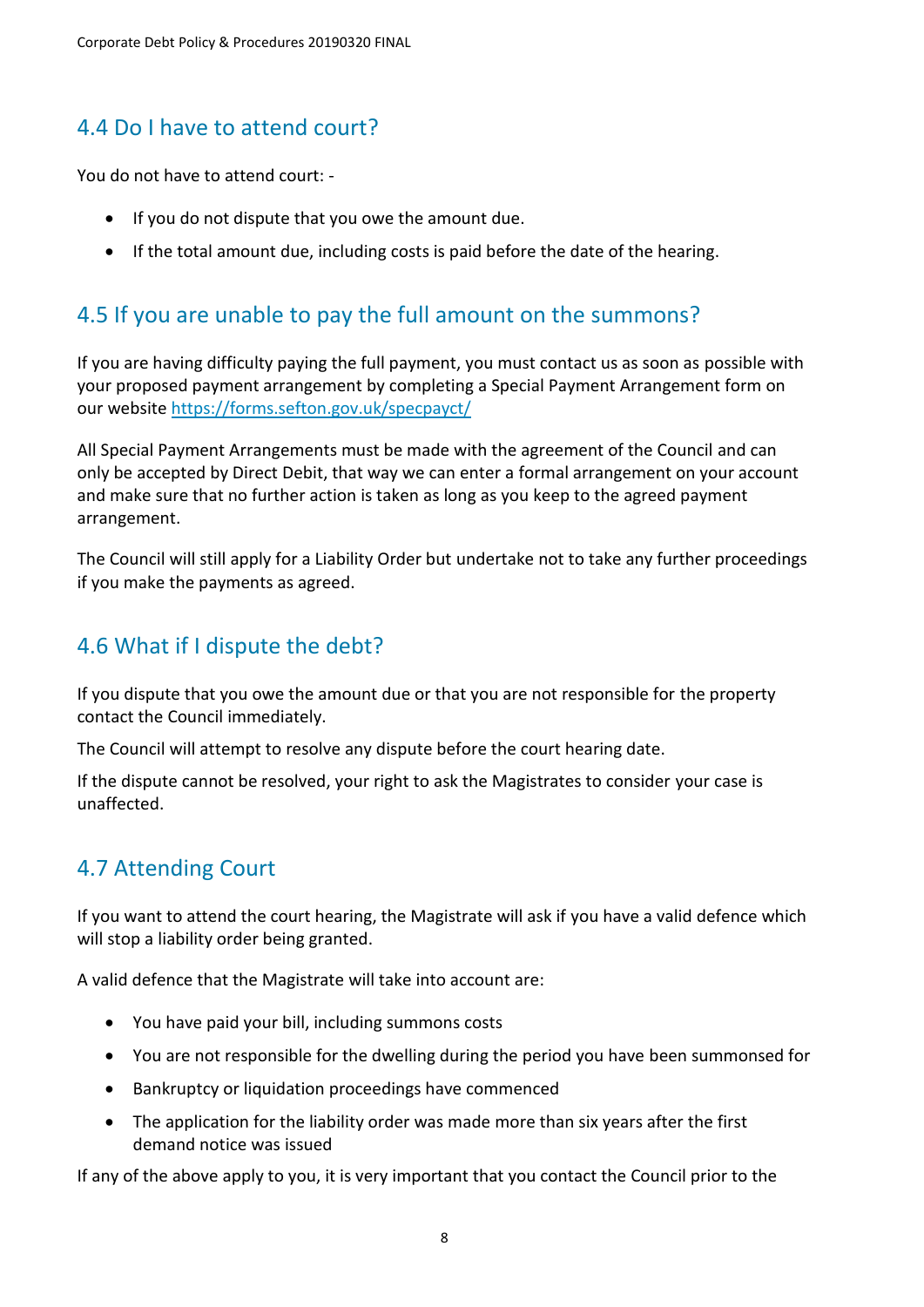court hearing to try to resolve the matter before appearing before the Magistrates.

The Magistrates will not consider issues such as outstanding valuation appeals or your ability to pay.

# 4.8 Recovery process after a Liability Order is obtained.

At all stages, including following the issue of the Liability Order, the customer will be given an opportunity to pay by instalments. The Council will issue a notification of issue of Liability Order and Request for Information to each customer after court. This gives the customer an opportunity to supply their personal details so that consideration may be given to making an arrangement or determining the next course of recovery action.

The Request for Information will ask you to supply details about your income and expenditure. You have two weeks to complete it and return it to us. This letter also provides details of what happens if your account is issued to one of the Council's contracted Enforcement Agent Companies for them to collect the outstanding debt from you.

If you do not complete and return the Request for Information form within two weeks, we can take legal action against you. This may result in a fine of up to £500 and a criminal record. If you knowingly supply false information you are liable to a fine of up to £1,000.

A Liability Order gives certain powers of recovery to the Council. These include the following: -

- Attachment of Earnings This results in weekly or monthly deductions being made directly by the customer's employer and then paid over to the Council. The amounts that may be deducted are set out in legislation.
- Deductions from Income Support/Job Seekers Allowance/Employment Support Allowance/Universal Credit. This results in deductions being taken directly from state benefits and then paid over to the Council. The amounts that may be deducted are set out in legislation.
- Taking control of goods Use of Enforcement Agents Enforcement Agents contracted by the Council will be required to comply with the Taking Control of Goods Regulations 2013, the Tribunals Courts and Enforcement Act 2007 as well as maintaining the terms of a code of practice issued by the Council
- Bankruptcy/Liquidation If sufficient assets exist to meet the outstanding debt and all other reasonable routes of recovery have been exhausted the Council may petition for Bankruptcy/Liquidation
- Charging Orders An order may be placed on a debtor's property through a County Court process. The Council has the option to enforce the sale of the property or await a voluntary sale prior to the charge being repaid
- Committal to Prison In exceptional circumstances the Council can make an application to the court for Committal to Prison
- Attachment of Members Allowances Deductions can be made from elected member's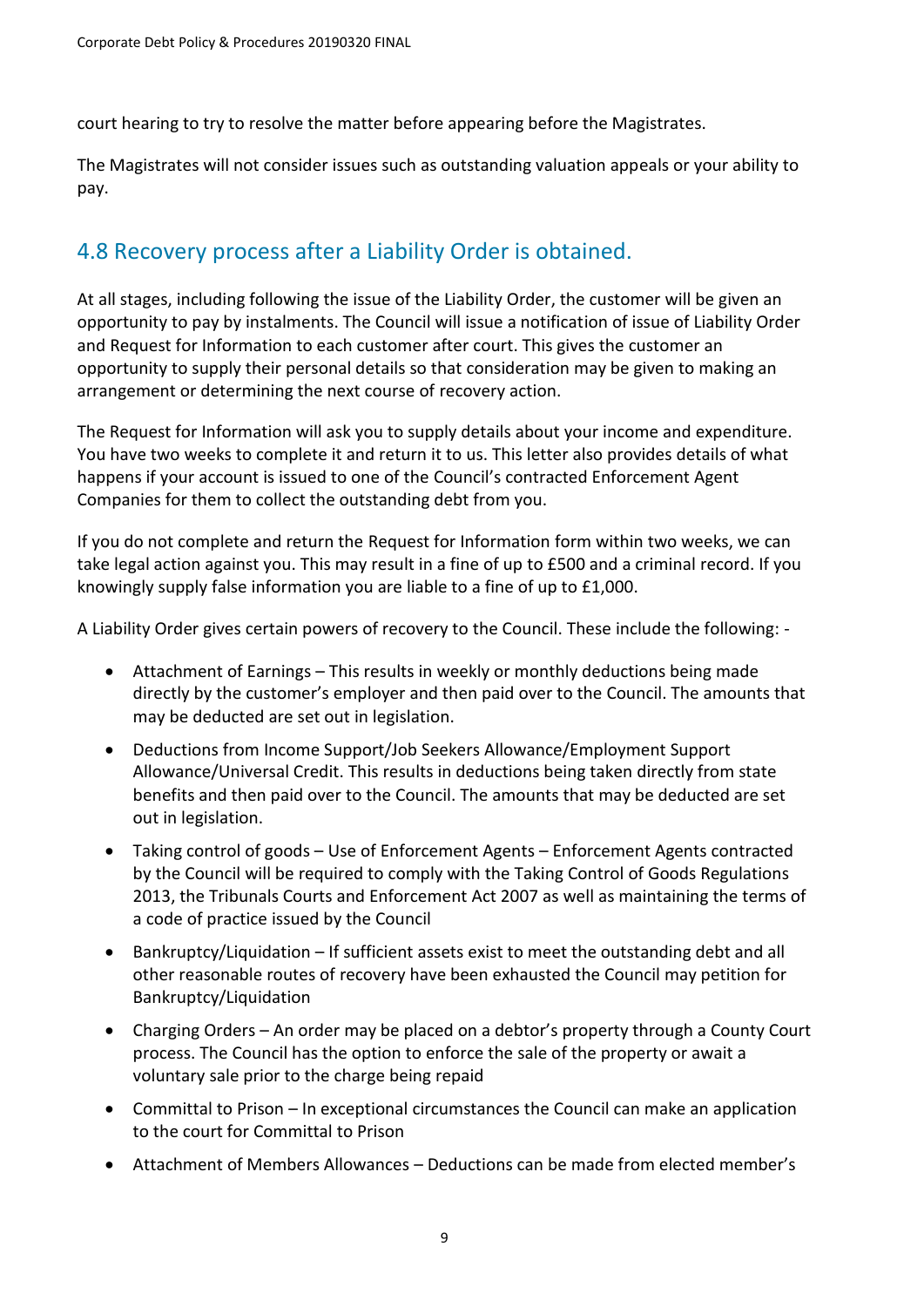allowances in the event of non-payment.

### 4.9 Exceptional Hardship Payment Fund

If you are suffering financial hardship as a result of exceptional circumstances, we will consider reducing your Council Tax with a discretionary award using our hardship fund.

Each case will be decided on its individual merits, but you must meet some or all of our qualifying criteria.

This means we will look at whether:

- There is evidence of exceptional financial hardship or personal circumstances that justifies a reduction in your Council Tax liability.
- You satisfy us that you have taken all reasonable steps to resolve your situation prior to applying.
- You have applied for localised Council Tax support (Sefton Council's Council Tax Reduction Scheme).
- You have already applied for and been awarded any other discounts or reliefs you are eligible for.
- You have access to other assets which you could use to pay your Council Tax.
- You have investigated all other legitimate means of resolving your situation.
- Our finances allow for a reduction to be made.
- Your situation and reason for your application are outside of your control.

To apply please complete the application form on our website <https://forms.sefton.gov.uk/dhpehpform/>

# **5. Business Rates Recovery (including Business Improvement District Levy -BID)**

Business Rates is a local tax collected by local authorities and contributes towards the cost of local services. For more information about Business Rates visit our website <https://www.sefton.gov.uk/business/business-rates.aspx>

# 5.1 Non-Domestic Rate Demand Notice (Business Rate bill)

Business Rate payers are entitled to pay their current year's bill in instalments. If you receive a bill at the start of the financial year you will be given 10 instalments. Where bills are issued later in the year, the number of instalments you can pay over will be reduced. Every customer has the right to make a request for their payments to be extended for up to 12 months (i.e. April to March). Payments should be made by the due dates shown on the bill and it is important that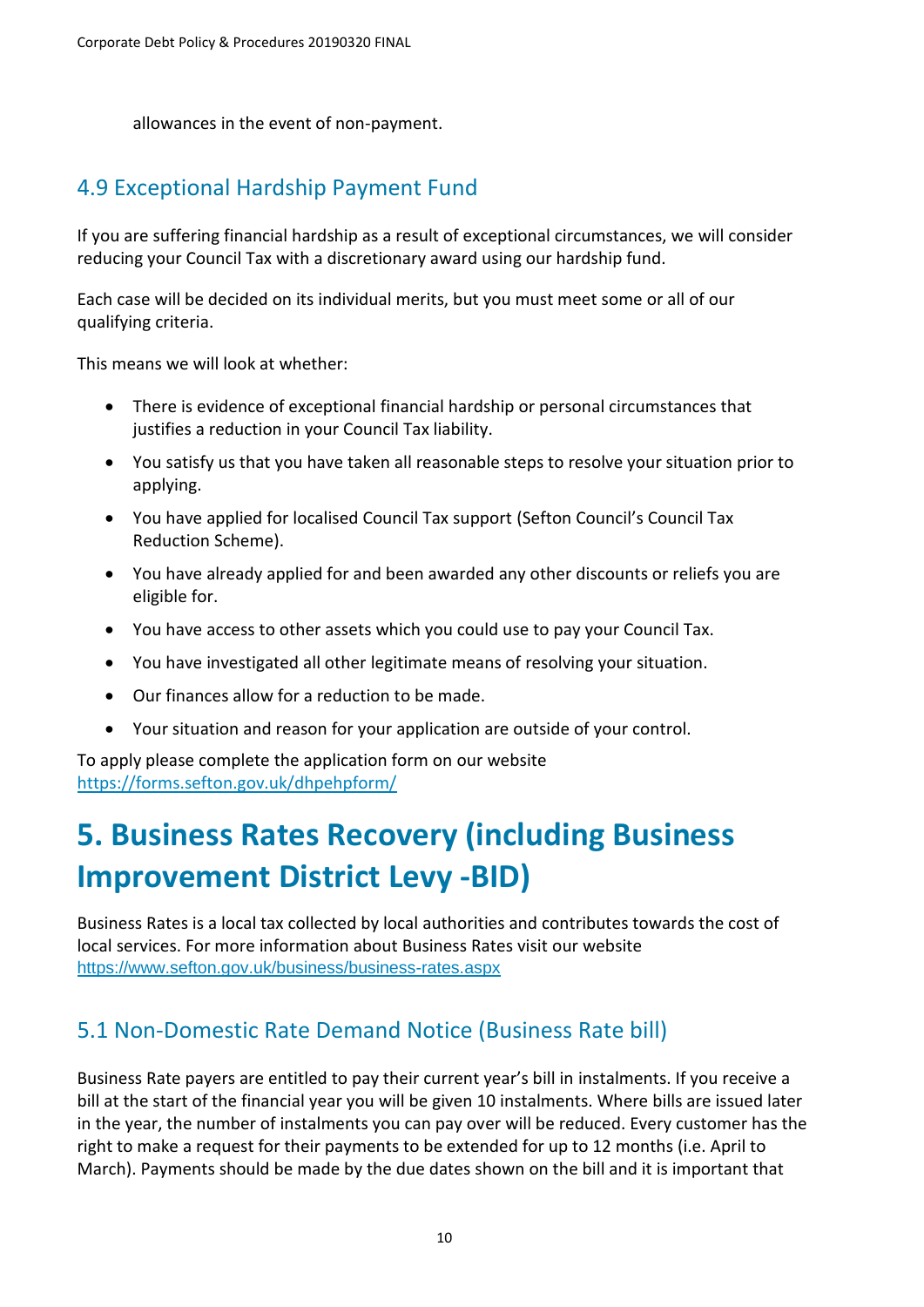payments are received by the Council by that date.

### 5.2 Business Rate Reminder/Final Notice

If you miss an instalment, or pay less than the amount due, you can expect the following action:

- We will send a reminder notice for any unpaid instalment shortly after it is due.
- The overdue amount must be paid within 7 days.
- If the overdue amount is not paid, you will lose the right to pay by instalments after a further seven days. No further reminders will be sent and a summons will be requested from the Magistrate's Court.
- If you bring your account up to date within 7 days of the reminder you can still continue to pay by monthly instalments as shown on your bill.
- Further non-payment will result in a final notice being used. This means that your right to pay by instalments is withdrawn and the full amount outstanding on the notice must be paid within 7 days.
- If the overdue amount is not paid a summons will be requested from the Magistrate's Court.

#### 5.3 Business Rate Summons

If you do not pay as the reminder/final notice instructs, we will request a summons to be issued from the Magistrates' Court. The summons gives details of when you must attend court to explain why you have not paid your bill. The cost of sending the summons is added to the bill.

Once a summons has been issued, the full amount of Business Rates, as well as the summons cost is due.

If you pay the full amount of the summons, including costs, before the hearing date, you do not have to attend court.

If you make a payment arrangement with us before the hearing, you do not have to attend court. However, we will ask the Magistrates' Court to grant a "liability order" to secure the debt (explained below). Providing you keep to the payment arrangement, we will not take any further recovery action.

#### 5.4 Do I have to attend court?

You do not have to attend court: -

- If you do not dispute that you owe the amount due.
- If the total amount due, including costs is paid before the date of the hearing.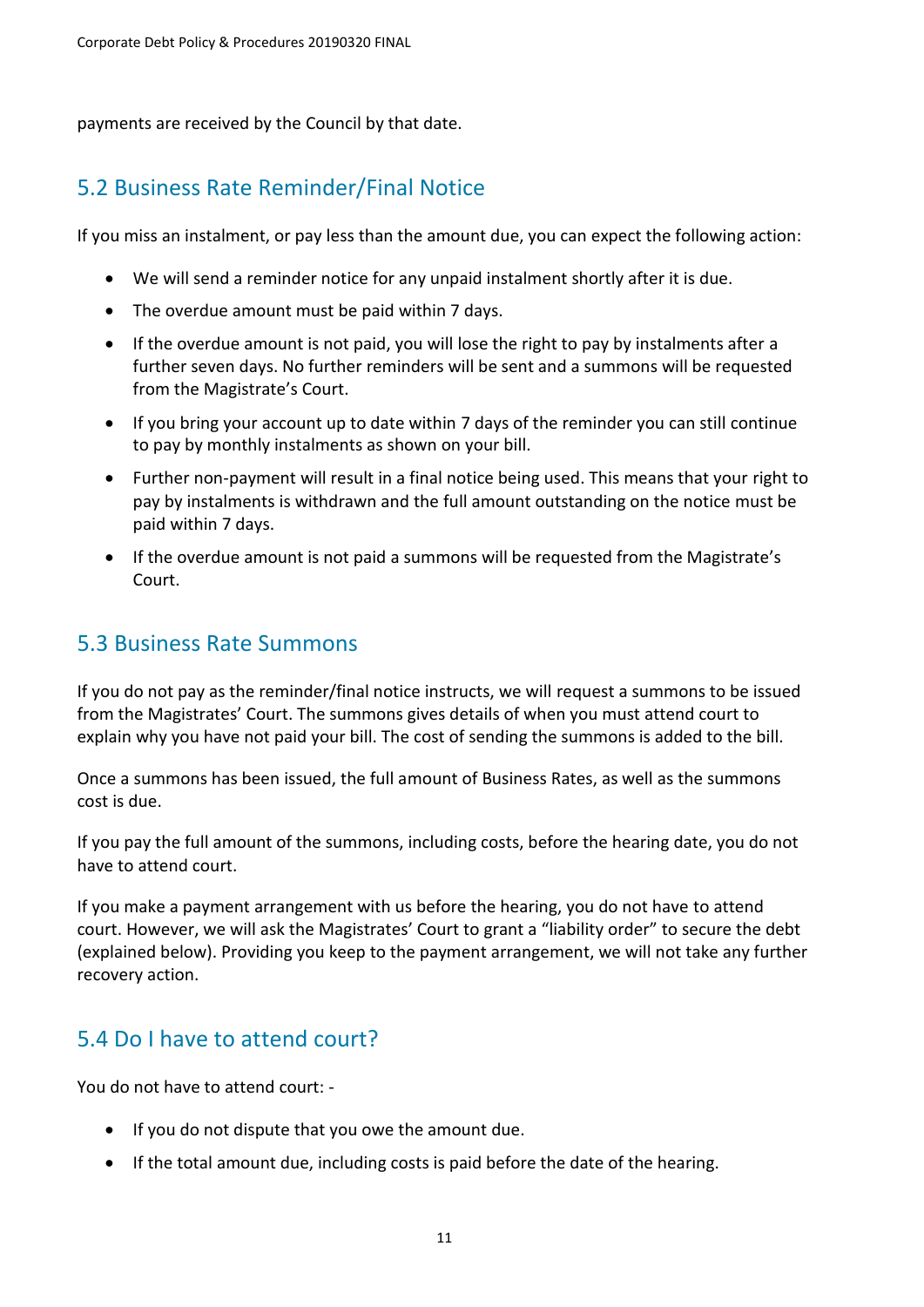### 5.5 If you are unable to pay the full amount on the summons?

If you are having difficulty paying the full payment, you must contact us as soon as possible with your proposed payment arrangement or by completing the online Special Payment Arrangement form on our website<https://forms.sefton.gov.uk/specpaybr/>

All Special Payment arrangements must be made with the agreement of the Council and can only be accepted by Direct Debit, that way we can enter a formal arrangement on your account and make sure that no further action is taken as long as you keep to the agreed Special Payment Arrangement.

The Council will still apply for a Liability Order but undertake not to take any further proceedings if you make the payments as agreed.

#### 5.6 What if I dispute the debt?

If you dispute that you owe the amount due or that you are not responsible for the property contact the Council immediately. The Council will attempt to resolve any dispute before the court hearing date.

If the dispute cannot be resolved, your right to ask the Magistrates to consider your case is unaffected.

# 5.7 Attending Court

At the court hearing, we must satisfy the Magistrates' that we have followed correct procedures.

If the Magistrates' Court are satisfied with the evidence we present they will grant a liability order and costs to the Council.

If you attend the court hearing, the Magistrates will ask if you have a valid defence which will stop a liability order being granted.

A valid defence that the Magistrate will take into account are:

- You have paid your bill, including summons costs
- You are not responsible for the property during the period you have been summonsed for
- Bankruptcy or liquidation proceedings have commenced
- The application for the liability order was made more than six years after the first demand notice was issued.

If any of the above apply to you, it is very important that you contact the Council prior to the court hearing to try to resolve the matter before appearing before the Magistrates.

The Magistrates will not consider issues such as outstanding valuation appeals or your ability to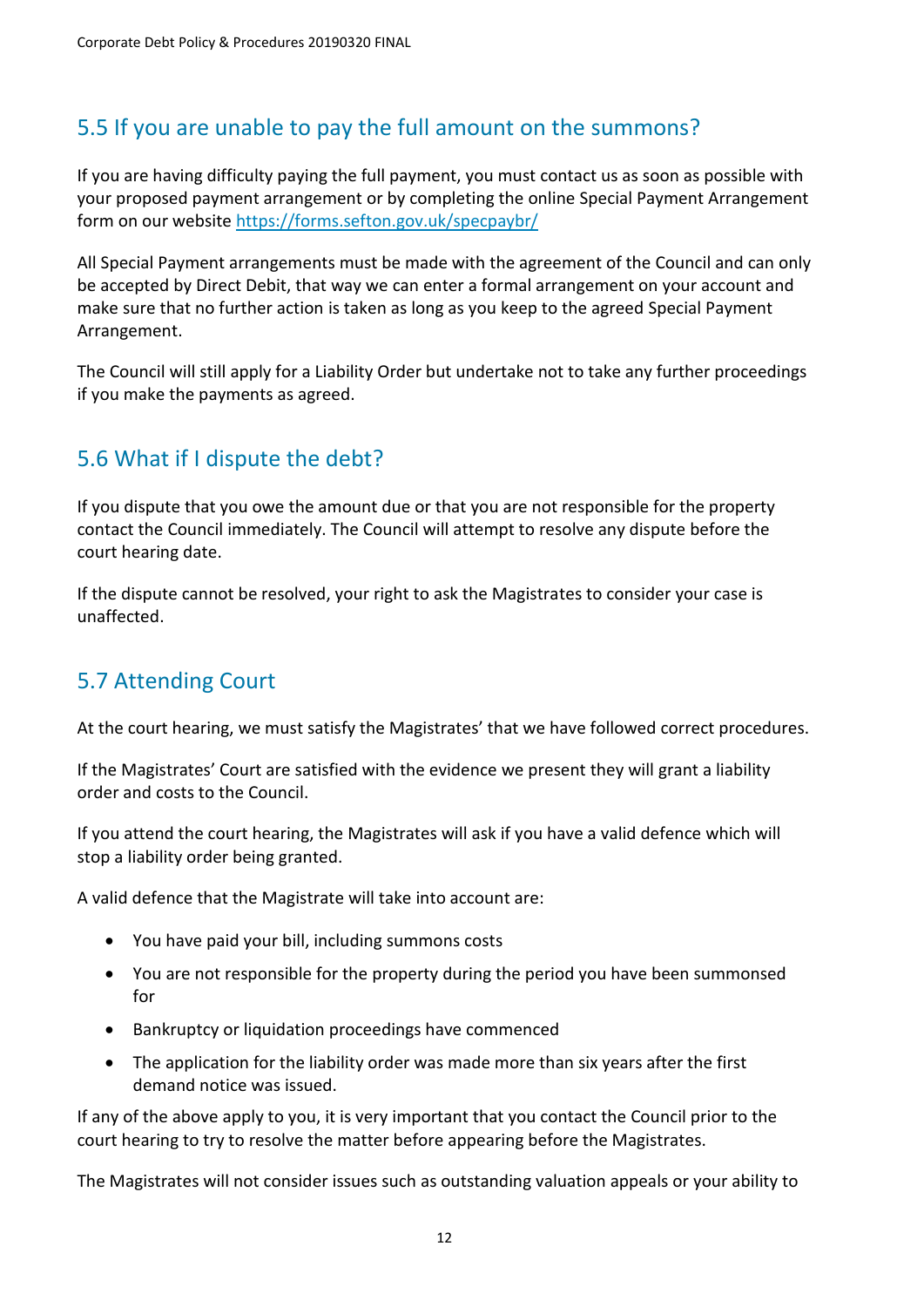pay.

### 5.8 Recovery process after a Liability Order is obtained

A Liability Order gives certain powers of recovery to the Council. These include the following: -

- Taking control of goods Use of Enforcement Agents Enforcement Agents contracted by the Council will be required to comply with the Taking Control of Goods Regulations 2013, the Tribunals Courts and Enforcement Act 2007 as well as maintaining the terms of a code of practice issued by the Council
- Committal to Prison In exceptional circumstances the Council can make an application to the court for Committal to Prison
- Bankruptcy/Liquidation If sufficient assets exist to meet the outstanding debt and all other reasonable routes of recovery have been exhausted the Council may petition for Bankruptcy/Liquidation
- Civil court proceedings for recovery of the debt and subsequent enforcement action

Further costs may be incurred if any of these actions are taken.

#### 5.9 Business Rates Hardship Relief

The Council has a discretionary power to reduce or remit the amount a business ratepayer is liable to pay if it is satisfied that: -

- The ratepayer would sustain hardship if it did not do so, and
- It is reasonable to do so having regard to the interests of its Council Tax payers.

Hardship relief is available to ratepayers whose circumstances have become so severe that not granting relief may cause unnecessary hardship, either financially or otherwise. It is expected that businesses will take prompt action to mitigate any factors giving rise to hardship, for example seeking business advice, offering discounts and promotions, reviewing pricing, extending the range of stock or services, negotiating with creditors, etc. Applicants must be able to demonstrate that reasonable steps are being taken to alleviate the hardship.

You will be required to provide the following information to support your application: -

- Full details of why the business is experiencing hardship.
- A comprehensive recovery action plan outlining how you intend to return the business into profitability and how any discretionary financial support from Sefton Council will help achieve this.
- The past three years' audited accounts, or, in the case of a new business, an estimate of annual income and expenditure and cash flow forecast for a minimum of the next twelve months.
- Details of the impact of not granting relief on the business and the local community.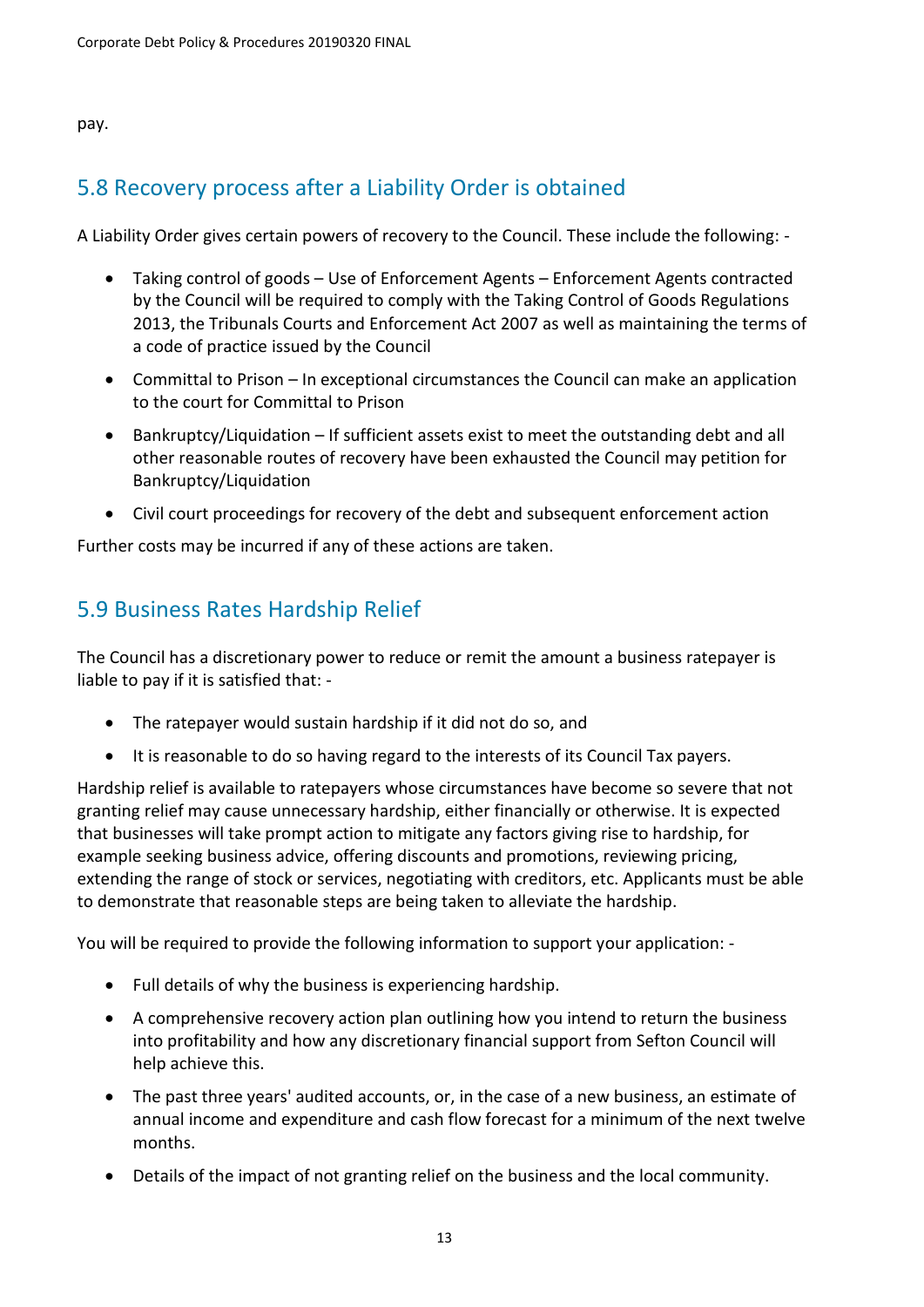- Details of additional financial support that you have sought from other sources to alleviate your current hardship.
- All relevant factors affecting the ability of the business to meet its rate liability.
- An outline of how the business contributes to the economic growth / regeneration of the local area.
- A state aid declaration

Please note whilst your application is being processed, your current rates are due and payable.

Once a decision has been made we will write to you to confirm this. If relief is awarded an amended rates demand will be issued with new payment instructions. This will take account of any payments you have already made.

To apply please complete the application form on our website <https://forms.sefton.gov.uk/brhr/>

An application will only be considered when you have fully completed the form and provided all required supporting information and evidence.

#### 5.10. Business Improvement District

Bills for properties within the Business Improvement District are issued annually and payable in one lump sum. If an account is overdue, a reminder notice will be issued.

To pay on line via the Council's website visit [https://www.civicaepay.co.uk/Sefton/Webpay\\_Public/Webpay/Default.aspx?fund=16](https://www.civicaepay.co.uk/Sefton/Webpay_Public/Webpay/Default.aspx?fund=16)

If payment is not made within 14 days of the Reminder Notice, an application will be made to the Magistrates Court for a summons to be issued.

If payment is not received then we will seek to obtain a Liability Order. This allows us to ask enforcement agents to recover the debt outstanding.

# **6. Housing Benefit Overpayment Recovery**

#### 6.1 How an overpayment may occur

An overpayment occurs when you have received Housing Benefit that you were not entitled to. Overpayments of Housing Benefit can occur due to various reasons, such as: -

- You move home.
- Someone else moving into or out of your home.
- You, or a member of your household, may have started work.
- You, or a member of your household, may have had an increase in income or capital.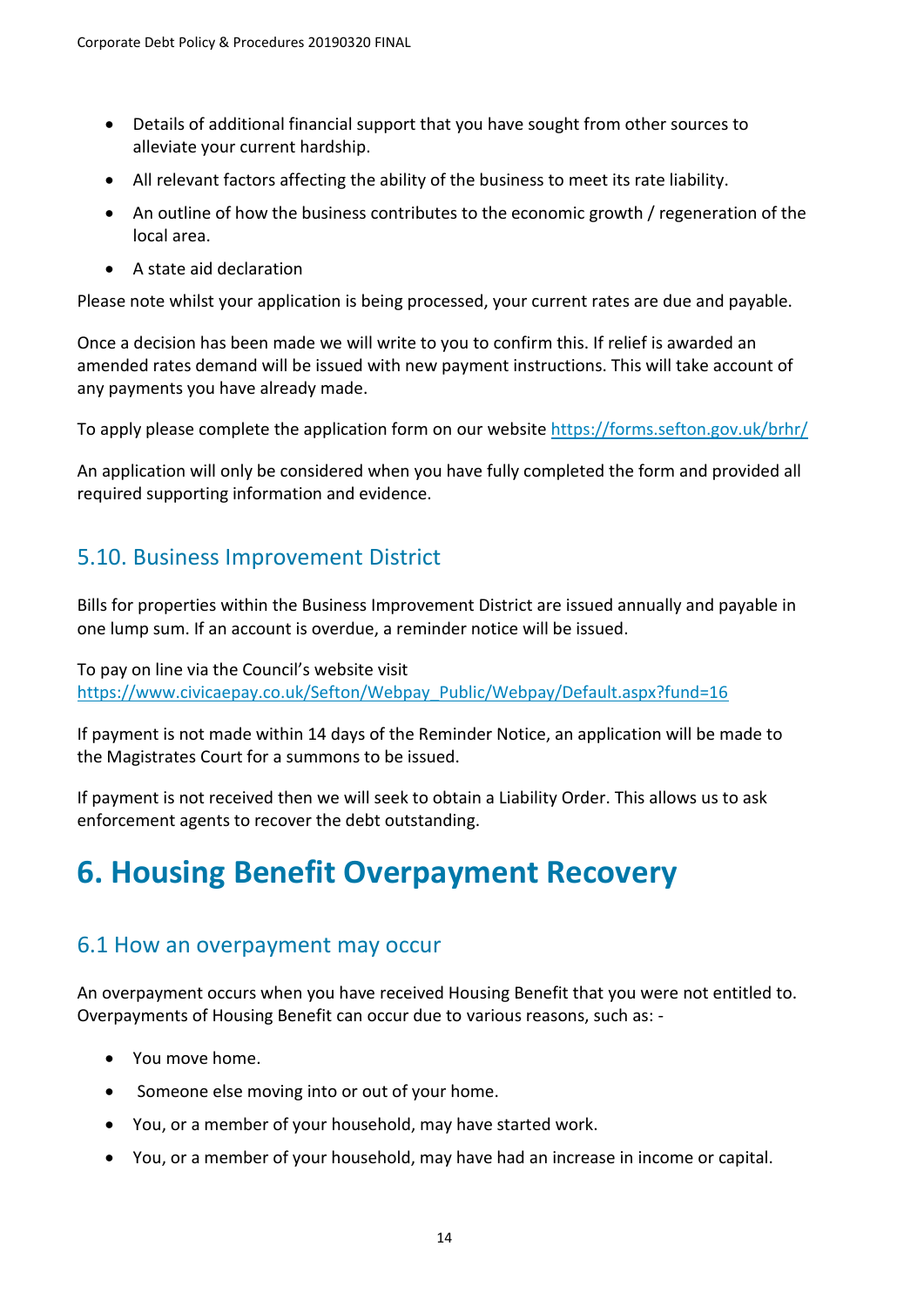If you have been paid too much Housing Benefit you will normally be asked to pay back the overpayment to the Council, this is known as a recoverable overpayment.

# 6.2 When an overpayment occurs we will write to you, the letter will tell you: -

- The reason that you have received too much Housing Benefit.
- A breakdown of the overpayment, including the period it covers.
- The total amount of the overpayment.
- The decision if you have to pay back the amount.
- How the overpayment will be recovered.
- How you can appeal if you think the overpayment is incorrect.

### 6.3 Recovery of the overpayment

We will look at who has caused the overpayment and to whom the Housing Benefit has been paid and then make our decision if the overpayment is recoverable and, if so, who to recover it from.

Overpayments are usually recoverable so long as they have not been caused by the Department for Work and Pensions (DWP error) or the Local Authority (LA error). However, if it's reasonable to assume that the claimant was aware that they were being overpaid at the time the payments were made, the overpayment will remain recoverable.

An overpayment can be recovered from both the claimant and the person to whom the overpaid housing benefit was paid, normally a landlord or managing agent.

For claimants, an overpayment will either be recovered from the ongoing entitlement to Housing Benefit you still have in the form of claw-back deductions, or you will receive an invoice for the total amount of the overpayment, if you no longer qualify for benefit.

If you wish to reduce the amount of any claw-back that is being taken from your ongoing entitlement to Housing Benefit, you can request this by contacting the Council's Housing Benefit Overpayment Team on 0151 934 4348. If you wish to make arrangements to pay an invoice received, then you should contact the Council's Accounts Receivable Team on 0151 934 4147.

A reminder is issued if a balance remains outstanding, unless there is an agreed instalment plan or notification has been received that the invoice is in dispute.

If a debt remains after the reminder has been issued, a final notice will be sent.

If we are unable to recover the overpayment we will approach the Department for Work and Pensions and seek recovery through an attachment from your allowable state benefits.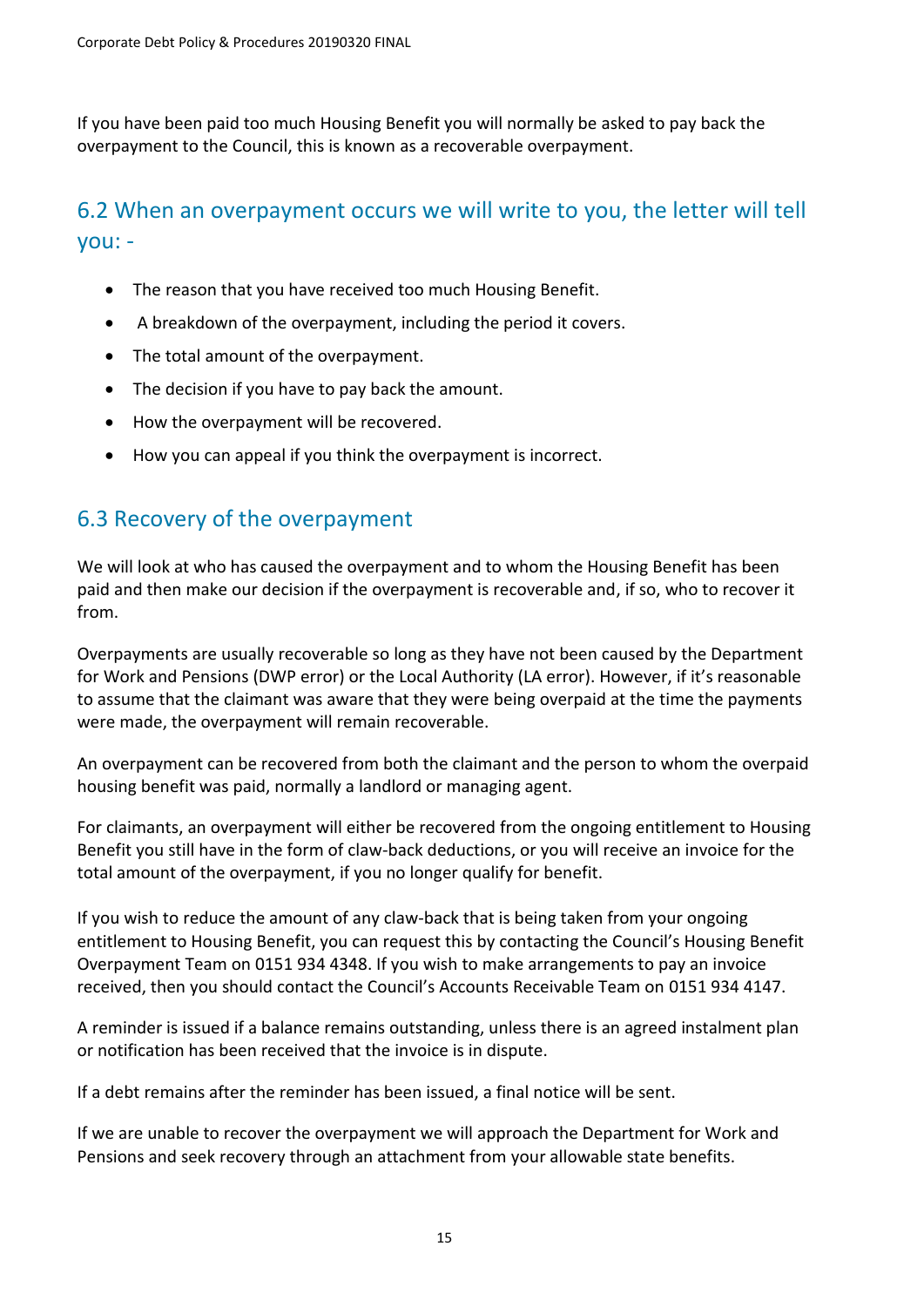We can also contact your employer directly and use current legislation to instruct your employer to make deductions directly from your earnings (known as a Direct Earnings Attachment).

If you are the Landlord/Managing Agent and you are receiving Housing Benefit payments from the Council for other tenants, deductions will be taken at the earliest possible time from these payments. Where possible the overpayment will be recovered in one lump sum.

Alternatively, where the Landlord/Managing Agent is no longer receiving benefit for any tenants, an invoice will be issued.

A reminder is issued if a balance remains outstanding, unless there is an agreed instalment plan or notification has been received that the invoice is in dispute.

If a debt remains after the reminder has been issued, a final notice will be sent.

If the invoice remains unpaid we will refer the overpayment to a contracted debt collection agency for collection.

#### 6.4 What if I do not agree with the overpayment?

If you disagree with the Housing Benefit overpayment you must write to the Council within one calendar month of the date on the decision letter. Your full appeal rights will be shown on the overpayment letter and the decision letter.

For further guidance please follow the link below: -

<https://www.gov.uk/government/publications/housing-benefit-overpayments-guide>

#### 6.5 Council Tax Reduction Scheme Overpayment

If we find out you have been given more Council Tax support than you were entitled to under the Sefton Council Local Council Tax Reduction Scheme we will send you a revised Council Tax bill (known as a Council Tax adjustment notice) and a letter explaining the amount of the overpayment and the period to which the overpayment relates. The revised Council Tax bill will show what additional payment is required and when. We will recover the amount overpaid in line with normal Council Tax recovery procedures - see section 4 Council Tax Recovery.

# **7. Sundry Debtors Recovery**

Sefton Council collects general income known as Sundry Debt. The value of this income can vary from a few pounds to hundreds of thousands of pounds and therefore provides a significant source of income to the Council. Invoices are issued by the Council in respect of a range of services including, but not limited to, trade waste collection, home care and residential charges, hire of facilities for leisure centres, education and libraries and ground rent and chief rents.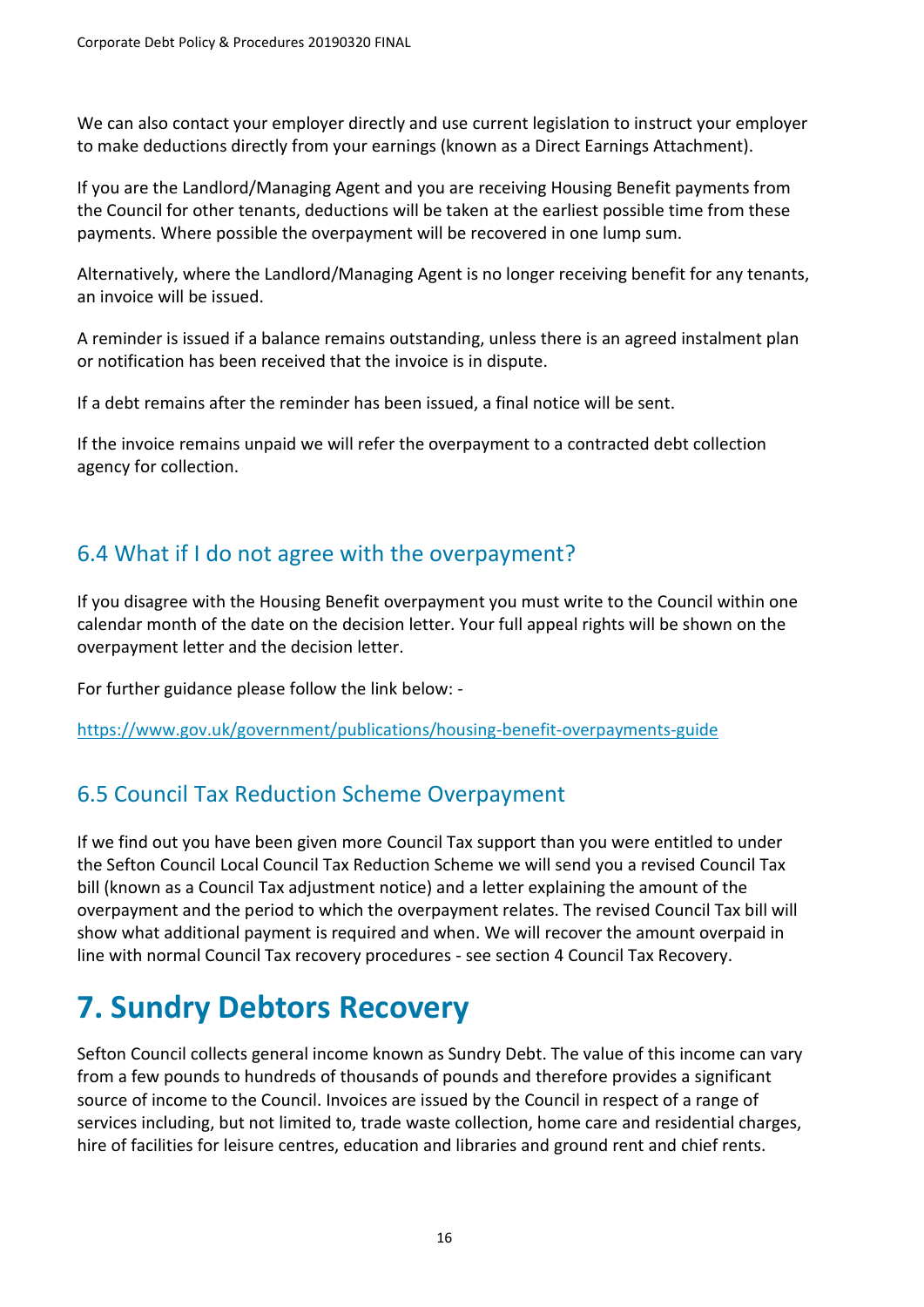# 7.1 Raising Invoices

The Council will ensure that invoices for goods and services are issued promptly.

The invoice will show:

- Customer name and full address including postcode
- Date services provided
- Full description of debt and period to which it relates
- Purchase order and/or any reference details
- Amount due including VAT, if applicable
- Methods of payment
- Payment due date
- Any supporting information where required
- Name and contact number of person/issuing department to contact in event of a query about the invoice
- Contact number should you wish to discuss alternative payment options.

# 7.2 Collection

Invoices are normally sent by post and are payable immediately.

A reminder will be issued if the amount is not paid by the due date shown on the invoice, unless there is an agreed instalment plan or the invoice has been disputed.

If no payment is received following the reminder notice, a final notice will be sent.

If no payment is received following a final notice, further recovery action will be taken which may include legal proceedings/referral to enforcement agents.

#### 7.3 Recovery and Enforcement

If a debt remains outstanding following the reminder and/or final notice, single and multiple debts of under £500.00 will be referred to one of the Council's contracted debt collection agent companies to collect the amount due. Subsequent contact from the debtor will then be referred to the debt collection agent company dealing with the debt, except in exceptional circumstances.

The Council will commence legal action for single or multiple debts of £500.00 and over.

The Council will issue a pre-action letter which outlines the actions a customer must take to avoid the matter being referred to the County Court.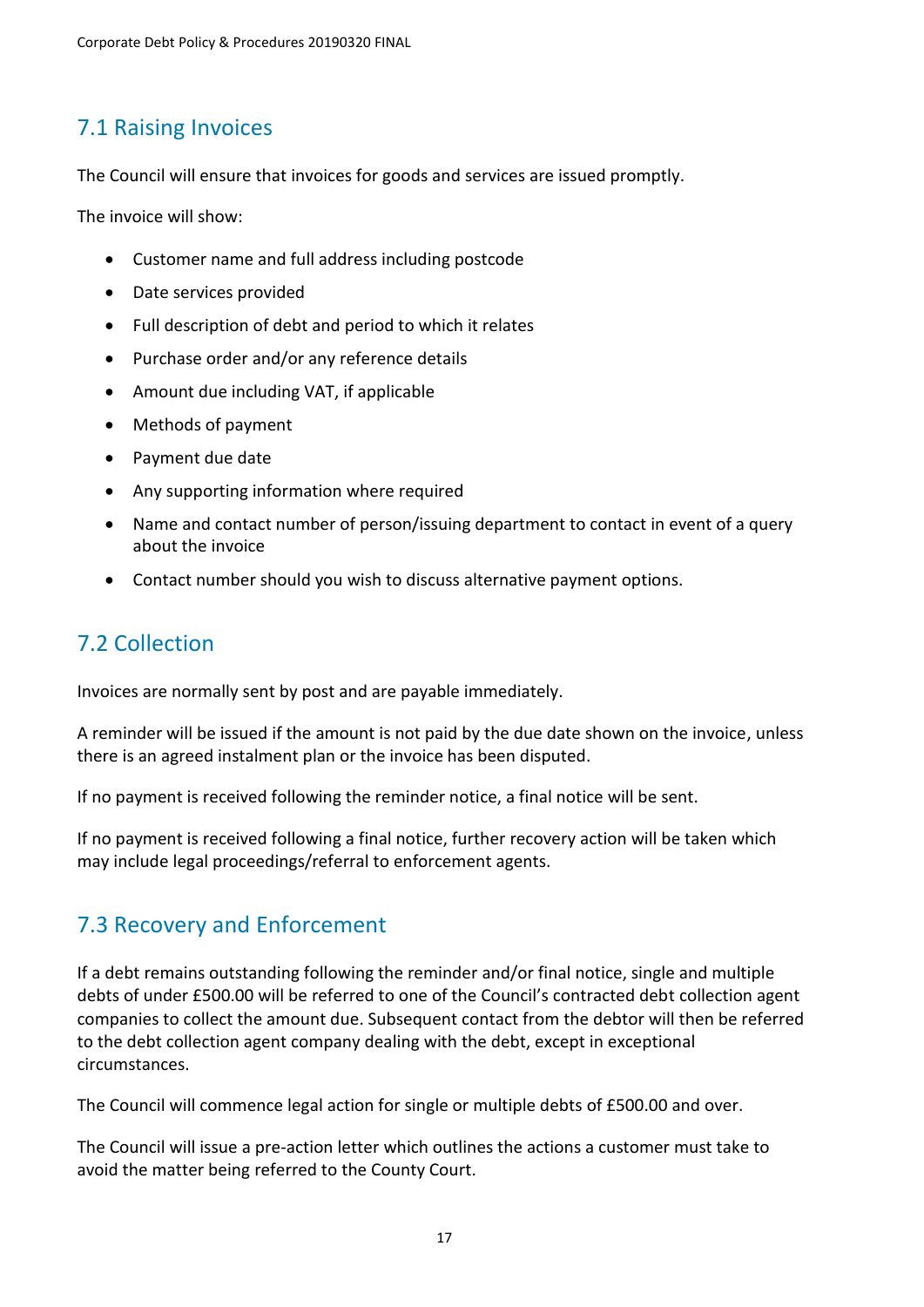If a judgement is obtained at County Court the collection of arrears may be made by making an application for a warrant of execution, to seize goods to the value of the debt, or for an attachment of earnings order, or an application for an oral examination as to means at the county court or charging order application, which may result in an enforced sale of property.

The Council will seek to levy and recover from the debtor costs/fees that are legitimately due from the debtor to the Council or its agents.

# 7.4 Payment difficulties

Customers may request an instalment arrangement for debts, which will be considered by the Council.

All requests to pay by instalments are considered on a case by case basis and are dependent upon the type of debt that is being repaid.

Where an instalment plan is agreed, the Council will seek to have the debt repaid in the shortest amount of time possible.

If an offer of payment is considered too low in proportion to the size of the debt outstanding, an income and expenditure form is sent to the debtor to assess their ability to pay. Each case will be assessed individually.

Instalment arrangements are regularly reviewed by the Council to see if they remain affordable to the debtor or if payments can be increased to shorten the payment plan.

Failure to pay as agreed will lead to the arrangement being cancelled and recovery action commencing without further notice.

# **8. Adult Social Care Charges Recovery**

Adult Social Care provides a range of services to adults and vulnerable people, these include home care services, supported living, care home placements, day care services and community support. The social care assessment will determine eligibility and access to these services

# 8.1 Charges for services

The amount you pay for services will depend on your individual financial circumstances and the cost of the services that you receive. Whilst some services such as meals taken at day centres or respite breaks have a flat rate charge, other services are subject to financial assessment.

#### 8.2 Financial assessment

As part of the Council's social care assessment a financial assessment will be offered to you. The financial assessment will determine how much you are required to contribute towards the cost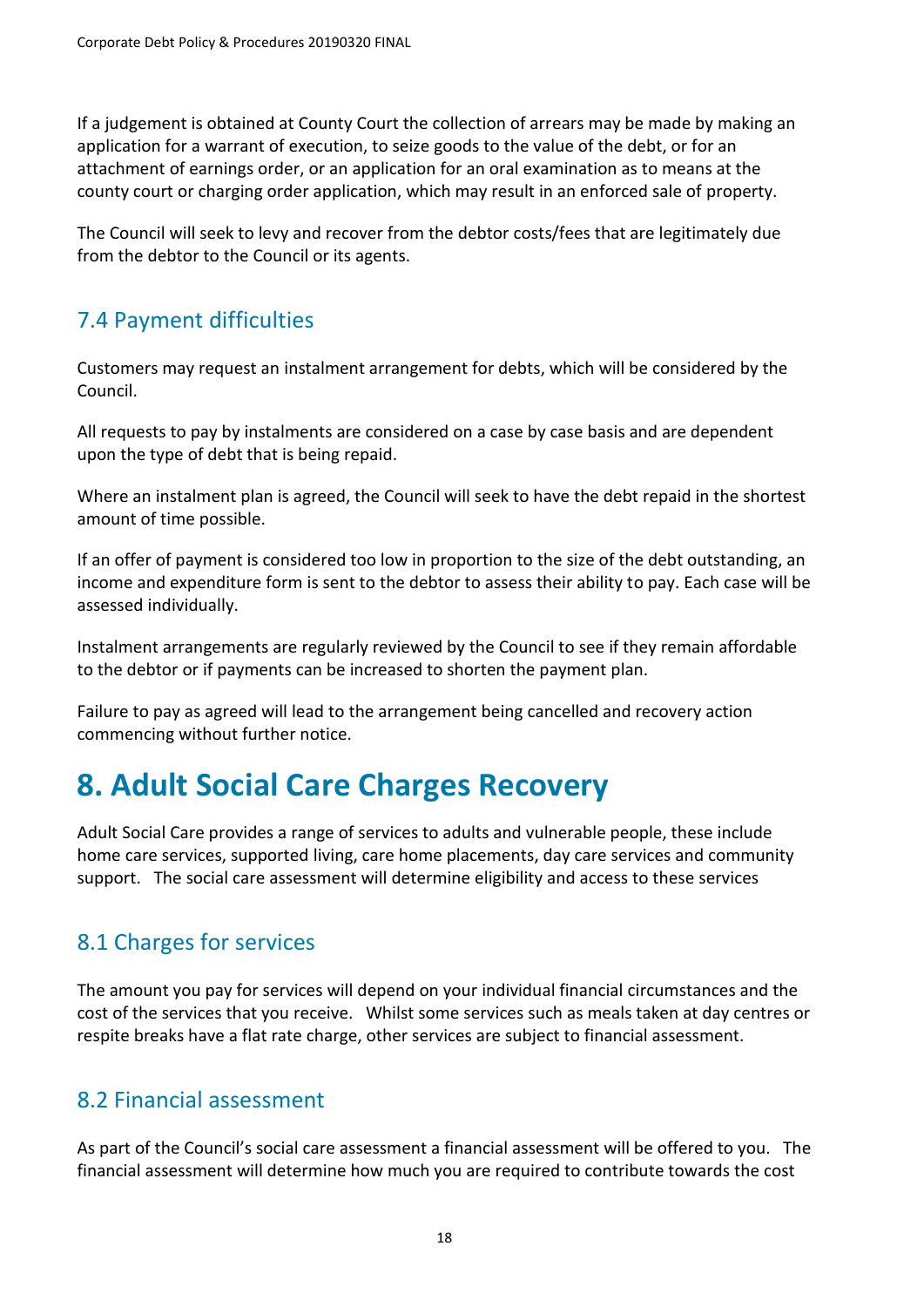of your care services. Following a financial assessment, you may not have to pay for your care services at all, or you may be assessed as being able to pay either part or all of the cost of your services. If you do not wish to have a financial assessment then you will be charged the full cost of the services that you receive.

As part of the financial assessment the Council will also ensure that you are receiving all the benefits to which you are entitled, and will help you to claim any additional benefits.

If you are unable to deal with your own financial affairs and you have a representative who manages your finances we will liaise with them.

# 8.3 Residential Care

If you are a long-term resident of a care home which is funded by Sefton Council then any contribution that you have been assessed to pay towards the care home fees, you will pay directly to the care home. The Care Home administrator will be able to give you information on how to make these payments.

If you or your representative fall into arrears with your contributions then the care Home will contact Sefton Council for assistance with this. If you have a representative who is failing to act in your best interests in relation to your finances, then the Council may make a referral to its Safeguarding team, the Department for Work and Pensions or the Office of Public Guardian and ask them to investigate.

The Council has an obligation to pay care homes any arrears outstanding, and will then follow its debt recovery process with you or your representative.

#### 8.4 Services in the community

If you live in your own home and have been assessed to pay a contribution for the services you receive, the Council will send you an invoice, every four weeks.

If you choose to receive a Direct Payment then your contribution will be deducted from the amount of the Direct Payment that you receive. You must then pay your contribution into your Direct Payment bank account or pre-payment card.

# 8.5 Methods of payment available

If you receive an invoice from the Council for the care that you receive, the invoice will contain the payment options available to you, these are:

- By standing order
- At any post office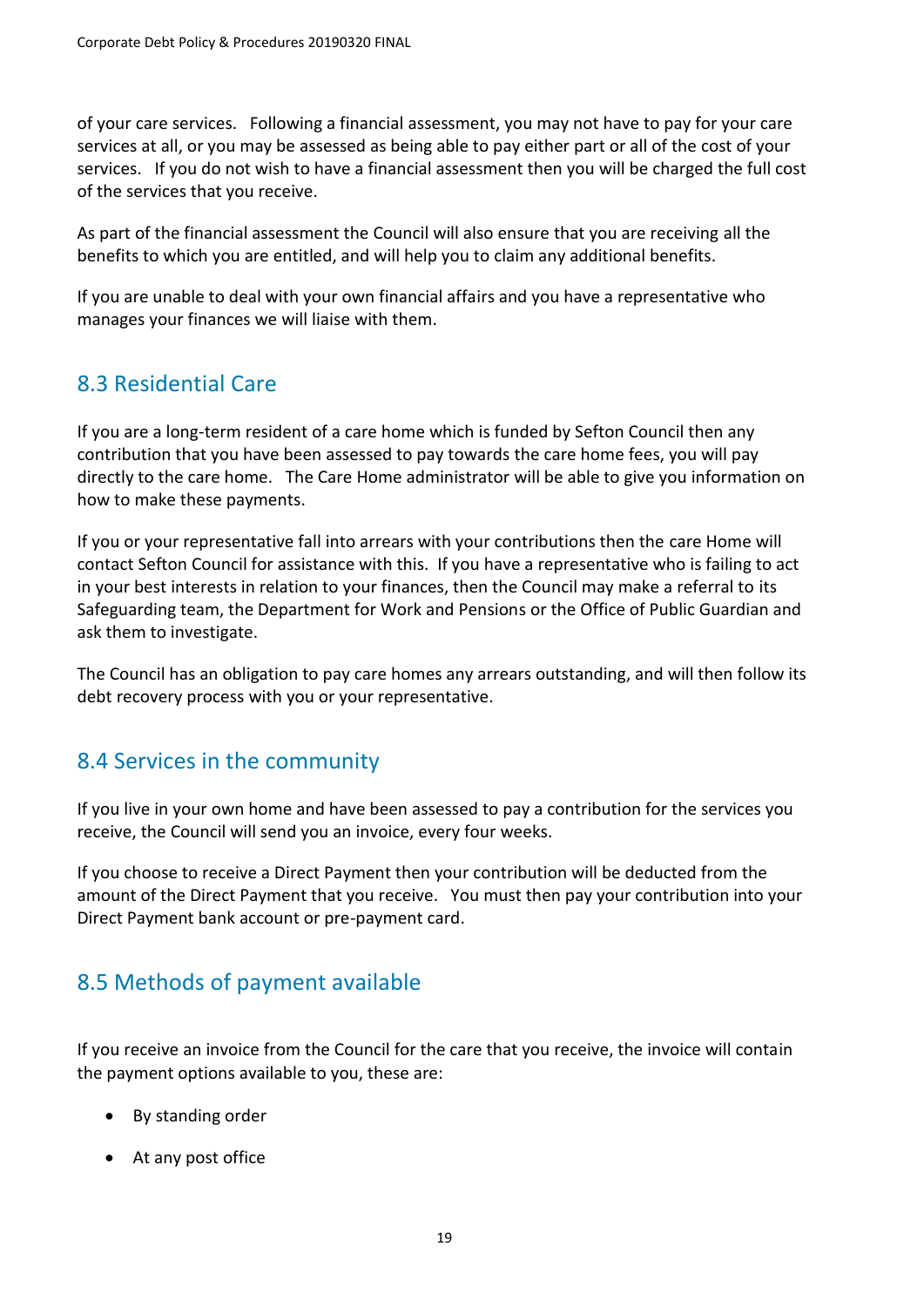- Via Sefton Council's website
- Using Cash, Cheque, Debit or Credit Card at the Council's One Stop Shops, by post or telephone.

#### 8.6 Recovery action

After 14 days, if you or your Representative have not paid the invoice for care services, then a Reminder will automatically be sent. After a further 14 days if the invoice remains unpaid then a Final Notice will be issued.

If the invoice is still then Sefton Council will try to contact you or your Representative by telephone or letter to discuss any problems that you may be having with making payment, they will offer you a realistic repayment schedule to pay off your arrears.

If contact cannot be made with you or your Representative then a Revenues Visiting Officer will arrange a home visit. The Officer can liaise with the financial assessment team, and if necessary they will request a financial re-assessment, particularly if there has been a change in your circumstances. The Officer will also ensure that your full benefit entitlement has been granted, and if possible make an arrangement to pay off the outstanding arrears.

Ultimately, the Recovery and Enforcement procedures outlined in Section 7.3 can be followed. However, Council collection staff will take special care in pursuing debts for those who are vulnerable, and will work with Adult Social Care colleagues to assist those who are in arrears.

# **9. Parking Services Recovery**

Sefton Council operates decriminalised parking enforcement under The Traffic Management Act 2004. This Act prescribes on the administration process of a Penalty Charge Notice (PCN).

A parking debt can remain live for a period of up to six years from the date of PCN issue and the Council are permitted under the above Act to continue to seek collection of the charge for this length of time.

#### 9.1 Penalty Charge Notice (Parking Ticket)

A Penalty Charge Notice (PCN) can be issued by our enforcement contractor to any vehicle parked in contravention of any lawful parking restriction within the borough. In addition to this if a motorist drives off before issue, a PCN can be sent by post. A PCN, dependent on the type of contravention, can be either the lower rate of £50 or the higher rate of £70.

The statutory requirement of the processing of a PCN is as follows:

PCN Issued – Within 14 from issue option to pay at the discounted rate of either £25/£35, or make an informal representation against the issue of the PCN.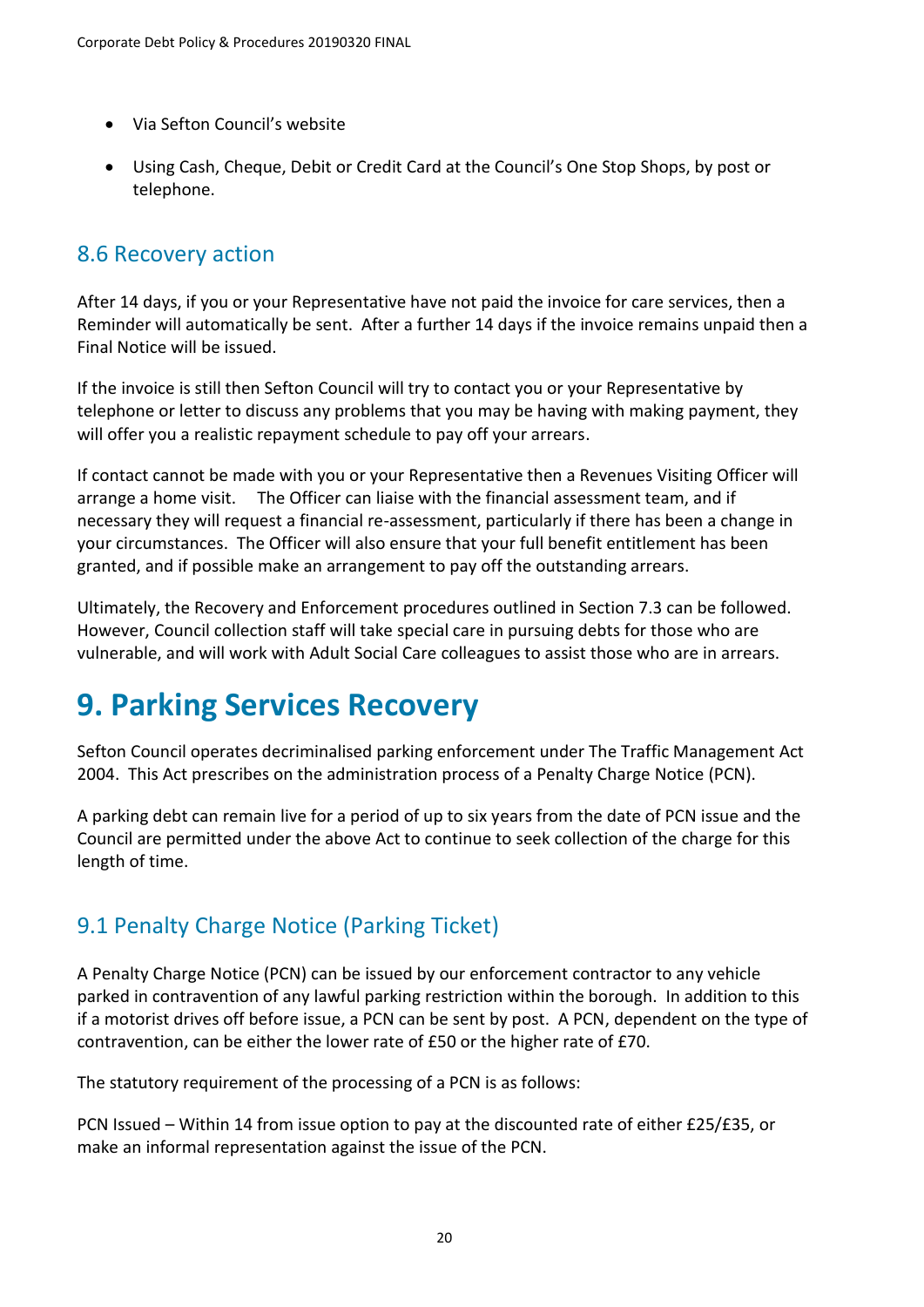If no payment or representation received within the above timescale, after 28 days from issue a Notice to Owner will be sent to the registered keeper of the vehicle as per the information provided by the Driver and Vehicle Licensing Authority.

On issue of the Notice to Owner, the registered keeper has 28 days from issue to either make payment of the full standard rate of £50/£70 or make a formal representation against the issue of the PCN. It is only at this point if the representation is rejected the registered keeper has the opportunity to put the case forward for consideration by an Independent Adjudicator at the Traffic Penalty Tribunal service.

If neither payment nor representation is made within the permitted time, the Council will issue a Charge Certificate. At this stage, the opportunity to make further representations is lost and payment of the original full standard rate plus a 50% surcharge becomes due within 14 days of issue of the Charge Certificate.

# 9.2 Recovery of Parking Debt

After 14 days from issue of the Charge Certificate if no payment is received, the Council will apply to have the debt registered at the Traffic Enforcement Centre (TEC) at Northampton County Court Business Centre.

On registration of the debt an Order for Recovery will be issued, this process incurs a court registration fee inclusive of the PCN debt. Included with the Order for Recovery is a Witness Statement form.

Within 21 days of issue of the Order for Recovery the keeper has the option to either make payment of the amount due or file the Witness Statement and return this to County Court Business Centre.

If payment or Witness Statement is not received the Council will seek authorisation from TEC to issue a Warrant of Control.

This warrant enables the Council to transfer the debt to an Enforcement Agent to recover monies due on their behalf.

Once a debt is transferred to an Enforcement Agent the registered keeper must deal with them direct.

# **10.0 Housing Standards- Civil Penalty Recovery**

Sefton Council have powers under the Housing Act 2004 s249a to serve Civil Penalty Notices for certain Housing offences instead of taking prosecutions. A Notice of Intent will first be served, allowing 28 days representation. At the end of this period the Council will decide whether or not to serve a Final Civil Penalty Notice. If a Civil Penalty Notice is served, an invoice will be included with the Notice, detailing how payment is to be made.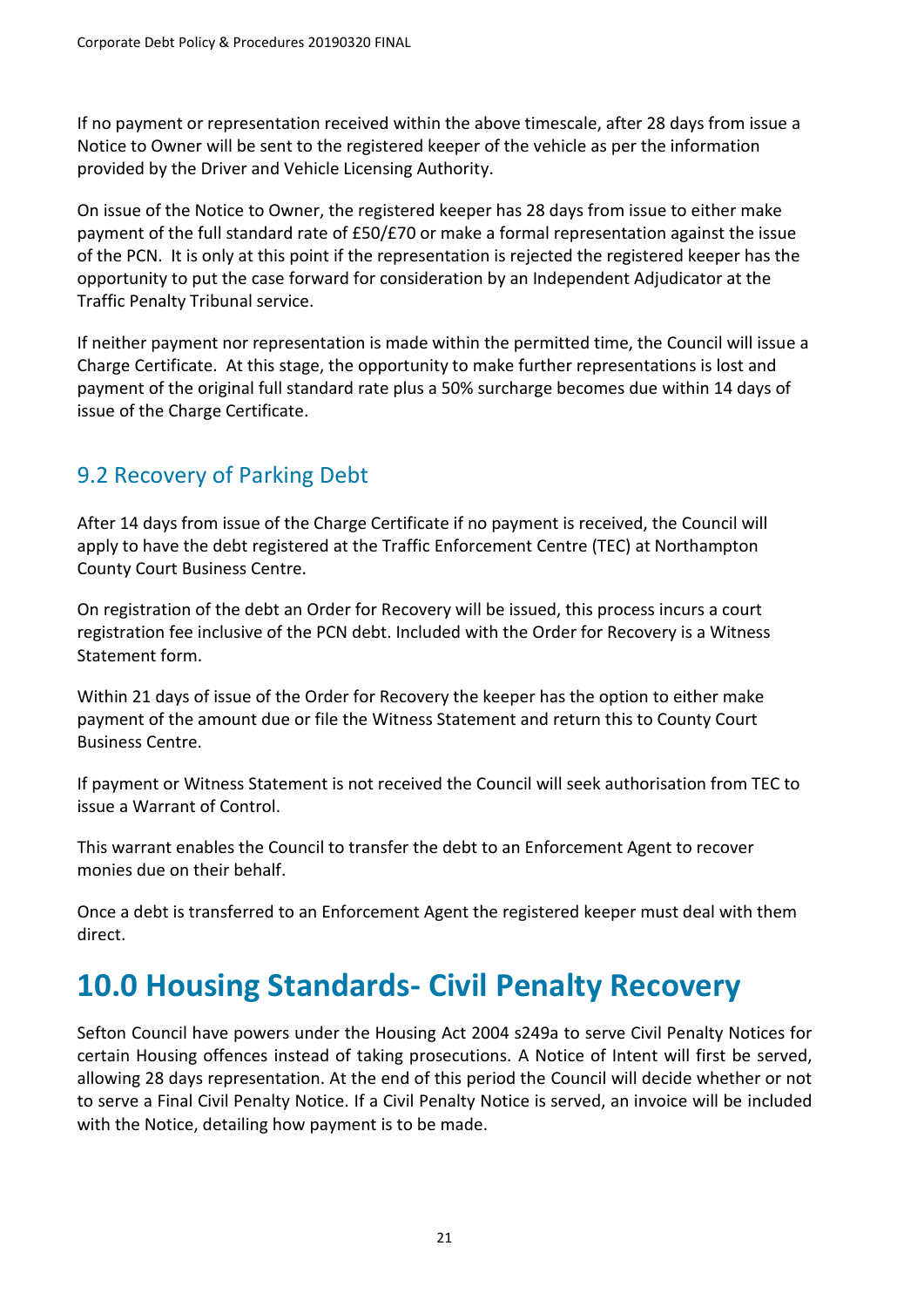# 10.1 Recovery of Civil Penalty Debt – Housing Standards/ Licensing enforcement

After 28 days from the service of a Final Civil Penalty Notice (unless Notice suspended due to an appeal to the First Tier Tribunal), the Council will commence the sundry debt recovery process.

# **11. Use of Enforcement Agents**

# 11.1 Council Tax and Business Rates

If we pass your case to our enforcement agents, a £75 fee will be added to your account immediately.

You should contact the enforcement agents straight away to discuss payment arrangements to avoid further fees being added to your account.

If you don't, an enforcement agent will visit you to remove goods to cover the amount you owe and an additional £235 enforcement fee will be added to your account, plus 7.5% of any balance owed over £1,500. You can make a payment arrangement with the enforcement agent at any stage, but you must sign the controlled goods agreement.

If you don't keep up your payments, they can remove goods and will charge an additional fee of £110 plus 7.5% of any balance owed over £1,500 - plus reasonable storage and auctioneer fees.

If you make payments to us after your case has been passed to the enforcement agency, your case will remain open with them and they'll proceed as normal for the remaining balance, including their fees.

Once your case has been passed to the enforcement agent it will remain with them until the full debt is cleared.

# 11.2 Sundry Debts, Housing Benefit Overpayments and small balance Council Tax and Business Rates.

For the above cases the enforcement agents collect these via debt collection methods of phone calls and visits. This will incur a commission charge that is paid by the Council.

# 11.3 Parking Services

If we pass your case to the enforcement agents, a £75 fee will be added to your account immediately.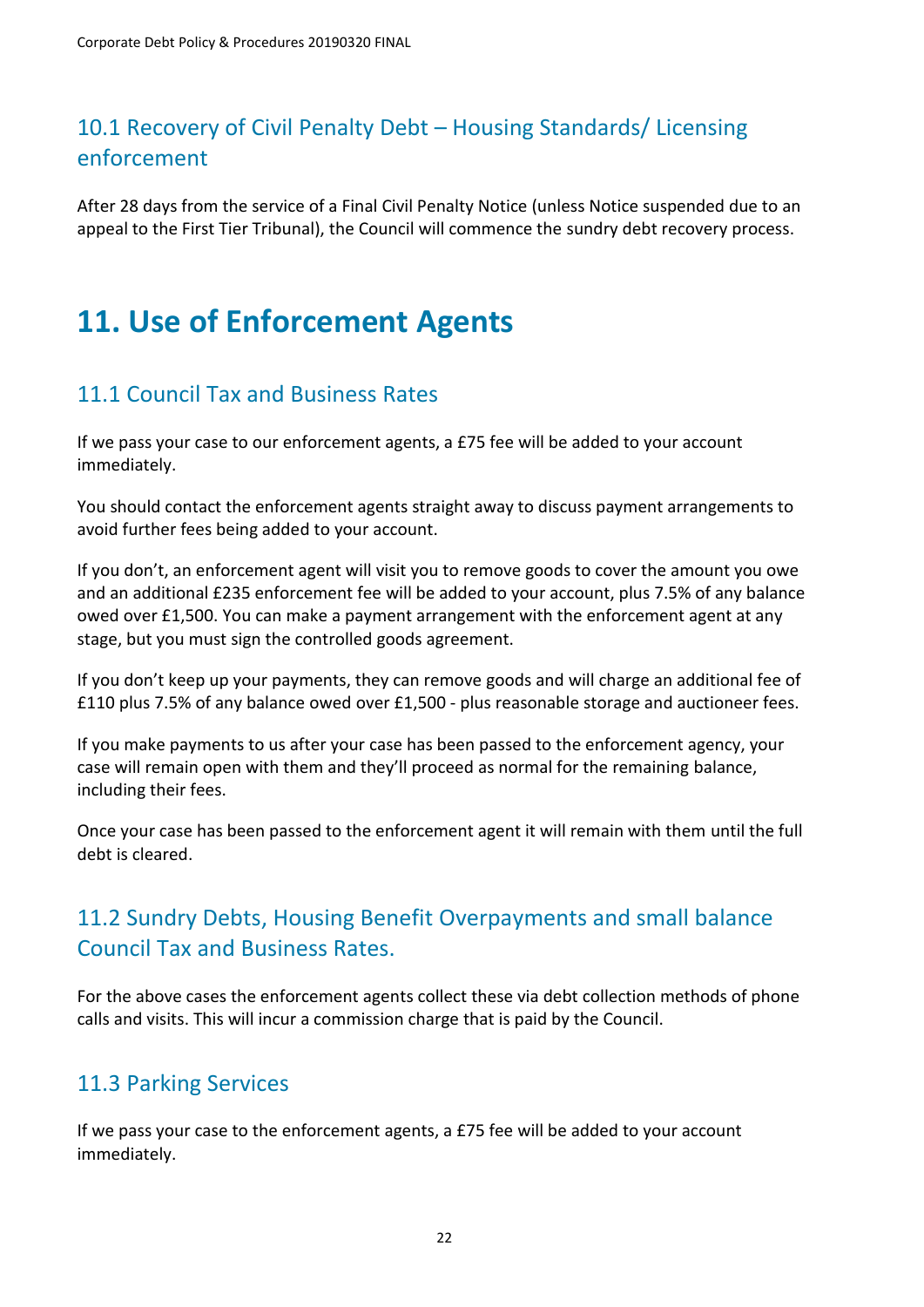You should contact the enforcement agents straight away to discuss payment arrangements to avoid further fees being added to your account.

If you don't, an enforcement agent will visit you to remove goods to cover the amount you owe and an additional £235 enforcement fee will be added to your account.

You can make a payment arrangement with the enforcement agent at any stage, but you must sign the controlled goods agreement.

If you don't keep up your payments, they can remove goods and will charge an additional fee of £110 - plus reasonable storage and auctioneer fees.

If you make payments to us after your case has been passed to the enforcement agency, your case will remain open with them and they'll proceed as normal for the remaining balance, including their fees.

Once your case has been passed to the enforcement agent it will remain with them until the full debt is cleared.

# 11.4 Sefton Council Code of Practice for Enforcement Agents

The Code of Practice has been drawn up in an endeavour to achieve the very best practice in the conduct that is expected of our Enforcement Agents. Failure to comply with the requirements of the Code of Practice and the relevant legislation may result in the Council terminating with the services of the firm of Enforcement Agents.

[https://www.sefton.gov.uk/council-tax/enforcement-agents-code-of-practice.aspx](http://www.sefton.gov.uk/council-tax/enforcement-agents-code-of-practice.aspx)

# 11.5 Collection of Council Tax Arrears in Sefton - Good Practice Protocol

The Protocol reflects best practice at local level and is intended to facilitate regular liaison with the Council, its Enforcement Agents and Citizens Advice Sefton on practices and policy concerning Council Tax collection.

In setting down clear procedures and keeping these regularly under review, all parties to the Protocol can ensure that arrears are dealt with appropriately whilst complaints are handled efficiently.

By signing up to the Protocol and adopting its practices all parties to the Protocol will work closely together to help Sefton's residents pay their Council Tax bills while accessing high quality debt advice when needed.

To view the Protocol please visit:

**<https://www.sefton.gov.uk/council-tax/difficulties-paying-your-council-tax.aspx>**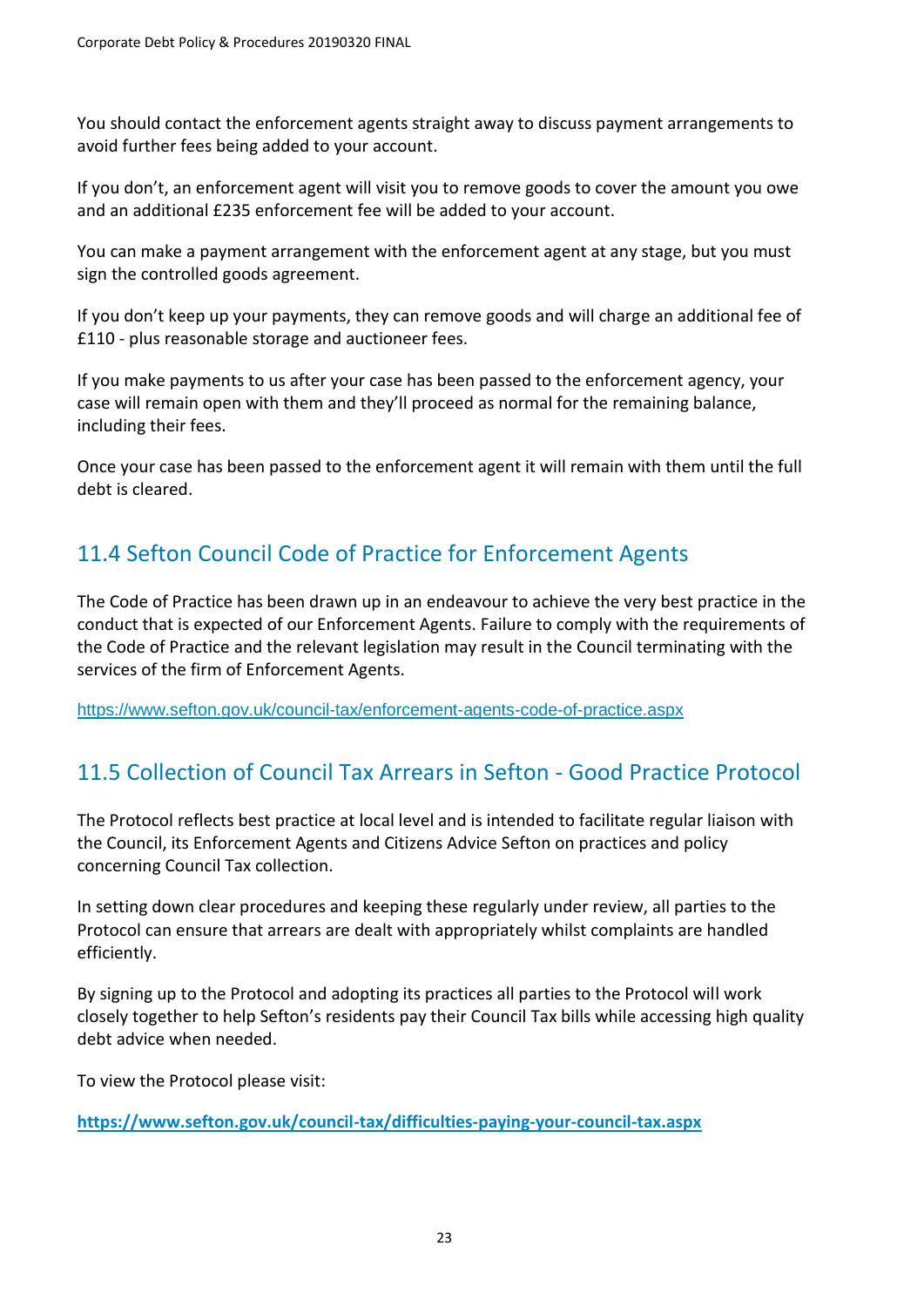# **12. Use of Insolvency, Charging Order, Enforced Sales, Committal and Write Off**

# 12.1 Insolvency (Bankruptcy and Liquidation)

# 12.1.1 Legal requirements

The legal requirements are contained within the Insolvency Act 1986. Bankruptcy action can be taken against any debtor who owes in excess of £5,000 to creditors and who, for whatever reason, is unable to satisfy his creditor's claims in full.

In addition, a debtor may initiate action by petitioning for their own bankruptcy. Winding Up proceedings are used against Limited Companies.

Insolvency frees a debtor from overwhelming debts so they can make a fresh start, subject to some restrictions, and makes sure the assets belonging to the debtor are shared out fairly among all the creditors. However, the consequences can be severe and can involve the loss of the debtor's home or business and considerable legal and Trustee costs. The level of costs will reflect the complexity of the matters involved and the extent to which the debtor cooperates with the Trustee who is administering the estate.

Insolvency action takes place in the County Court or the High Court if the debtor resides in London.

# 12.1.2 When will Insolvency Proceedings be considered?

Sefton Council will consider using insolvency proceedings under the following circumstances (the list is not exhaustive):

- Where the debt exceeds £5,000 and the debtor has sufficient assets or equity to ensure the debt is recoverable by the Official Receiver or the Trustee.
- Where the debtor is not making regular and mutually agreed payments that are sufficient to clear accruing debt and the arrears within an acceptable timescale.
- Where insolvency action is considered most effective in recovering from a particular debtor.
- Where the debt has arisen as a result of fraud.
- Where specific assets cannot be identified but there are indicators that the debtor is one of high material worth, for example, renting high value property/has a high salaried profession.
- Where bankruptcy action would encourage payment from specific groups of debtors where their credit rating is important to them, for example company directors, self-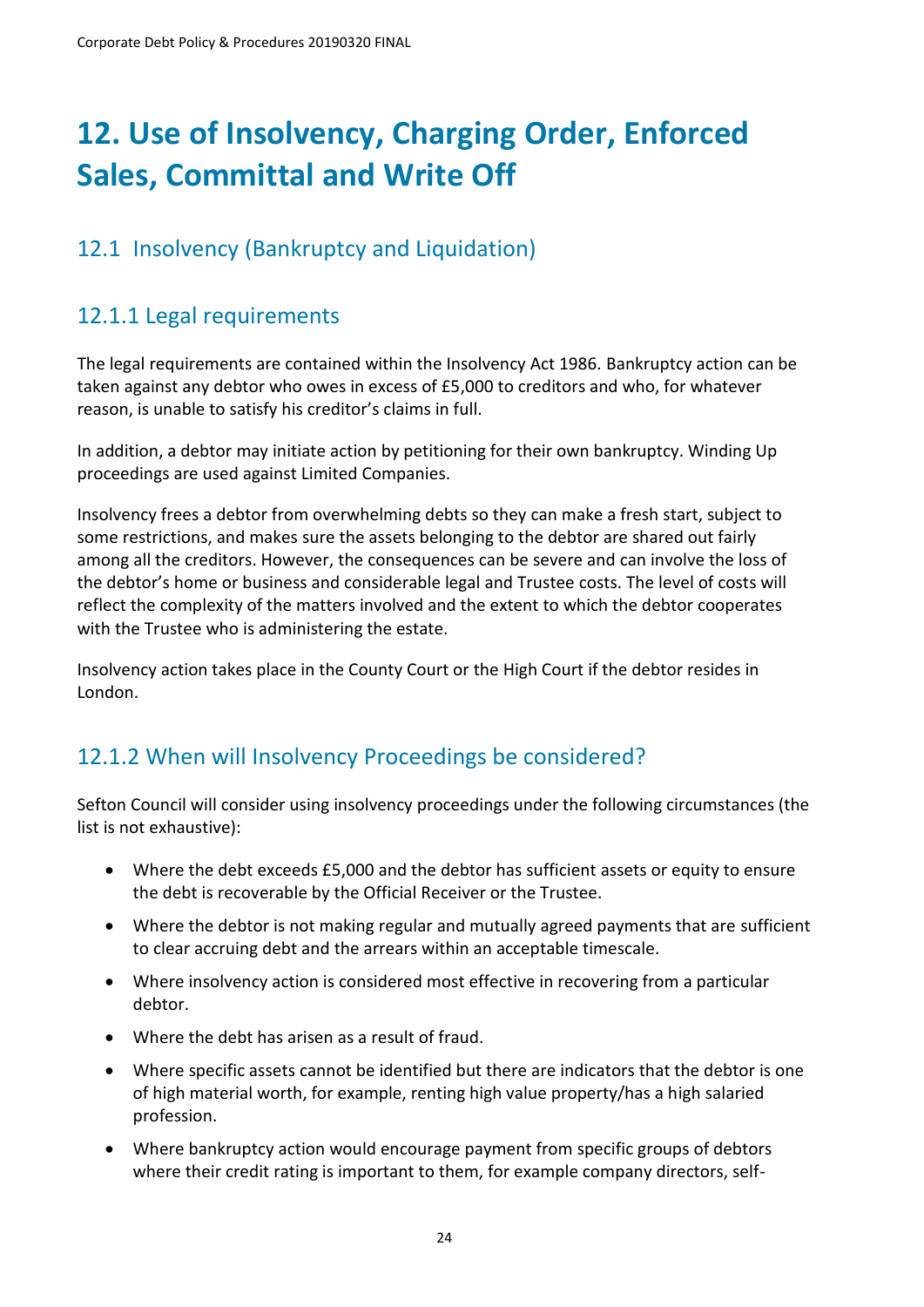employed people and those people needing finance.

- That the Council can justify to the Court that no other recovery options are appropriate.
- The debtor has received suitable warning to seek independent legal advice as to the implication of insolvency proceedings being made.

### 12.1.3 Special Circumstances

Particular care will be taken to substantiate or clarify the debtor's position before insolvency proceedings are considered, especially if there are vulnerability issues.

The Council will consider alternative enforcement action where the debtor falls into one or more of the following vulnerability categories:-

- Appears to be severely mentally impaired or suffering severe mental confusion.
- Has young children and severe social deprivation is evident.
- Is pregnant, or the spouse of the debtor is pregnant.
- Is in mourning, due to recent bereavement
- Is currently unemployed and provides proof that they are in receipt of Universal Credit, Income Support or Job Seekers Allowance (Income Based) payments from the Department for Work and Pensions (DWP).
- Has severe long-term sickness or illness including the terminally ill.
- Has difficulty communicating due to profound deafness, blindness or language difficulties.
- Is over 70 years of age.

#### 12.1.4 Decision making

As part of the decision-making process we will seek to build a picture of the debtor and their circumstances and will achieve this in various ways, including some or all of the following activities. The list is not exhaustive.

- Demanding financial information in writing following a Liability Order being granted, whilst stating bankruptcy is an option to be considered.
- Requesting the debtor to disclose any vulnerability issues that we should be made aware of.
- Checking all appropriate discounts and exemptions has been awarded.
- Seeking an offer of payment from the debtor.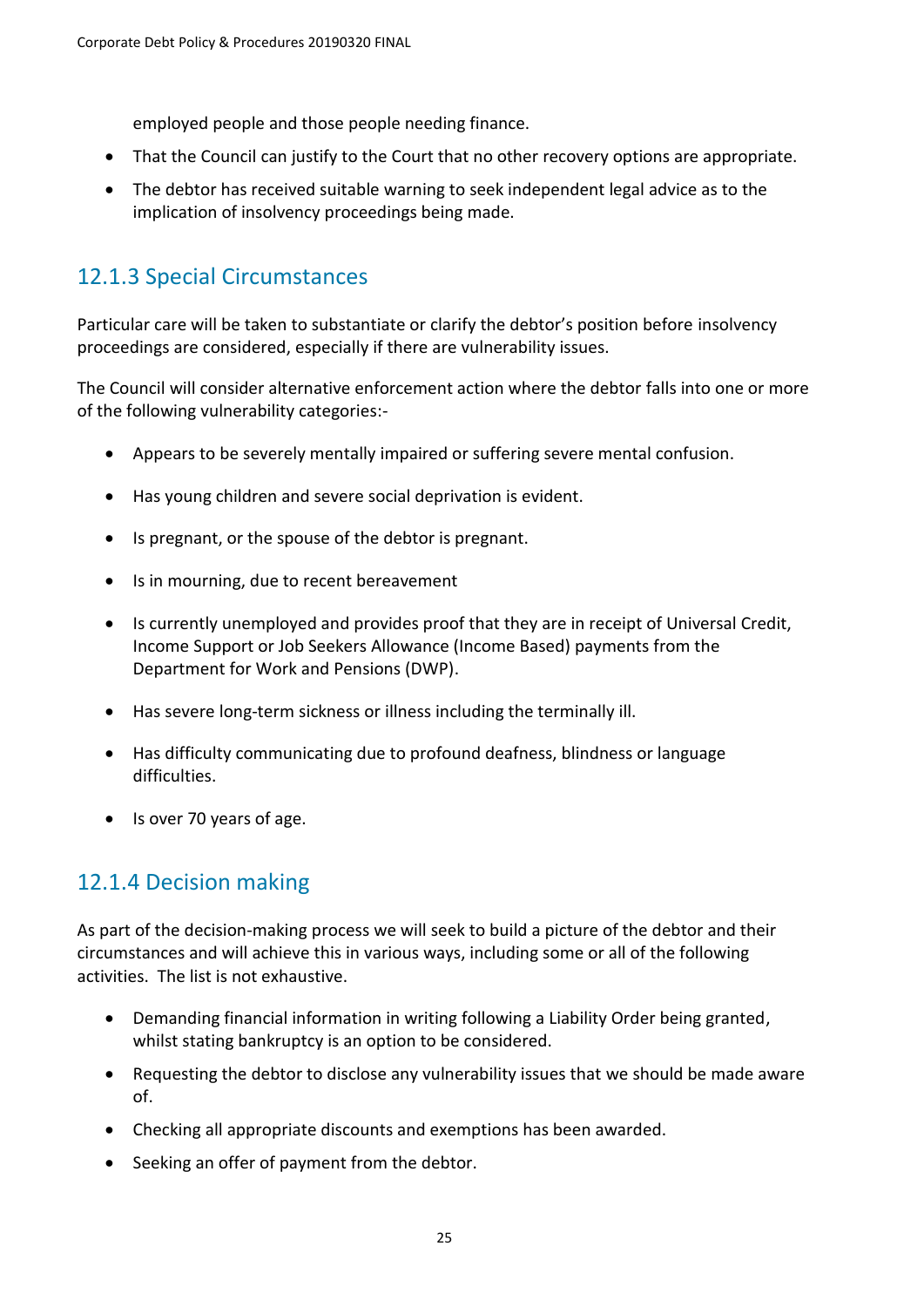- Conducting a personal visit to the debtor's home.
- Checking our Council Tax records to see if there is any reason bankruptcy would not be appropriate.
- Checking our Benefits records to ensure that all Council Tax Reduction due to the debtor has been posted to the Council Tax account and that their records do not indicate that the debtor lies within the criteria mentioned in Section 11.1.3
- Checking with Adult Social Care to see if there are issues know to them that would make bankruptcy action inappropriate.
- Checking with H.M. Land Registry to confirm property assets.
- Checking with a Credit Reference Agency for information on outgoings, requests for finance, mortgages and other financial information.
- Checking Companies House records for business information.
- Checking known or potential employment details.
- Checking all Corporate Debt records, such as Housing Benefit Overpayment records; Business Rates records and sundry debts for outstanding balances and including all debts in the bankruptcy action, if appropriate.
- Warning of bankruptcy action and encouraging contact by the issue of a letter including a guidance booklet "Guide to Bankruptcy" published by the Insolvency Service. This fully details the effects of bankruptcy action, the alternatives to it, a glossary of terms and where to go for help and advice. See [https://www.gov.uk/government/publications/guide](https://www.gov.uk/government/publications/guide-to-bankruptcy)[to-bankruptcy](https://www.gov.uk/government/publications/guide-to-bankruptcy) where online copies are available to view and download.

#### 12.1.5 Publicity

When a Bankruptcy Order is granted the administration of it lies with the Official Receiver (OR) or an Insolvency Practitioner (IP). The fact that the order has been granted is advertised in the London Gazette and in a local newspaper. The OR/IP will also notify other bodies such as local authorities, utility suppliers, land registry, National Savings and Investments etc. to give them an opportunity to submit claims of their own and to prevent illegal disposal of assets.

#### 12.2 Charging Orders & Enforced Sales

#### 12.2.1 Legal Requirements

#### Council tax debts

If the aggregated balances on Council Tax Liability Orders and statutory charges for a property is over £1,000 then an application may be made for a Charge to be placed on the same property, to secure the debt owed to the Council. If the debt is to be actively recovered then following a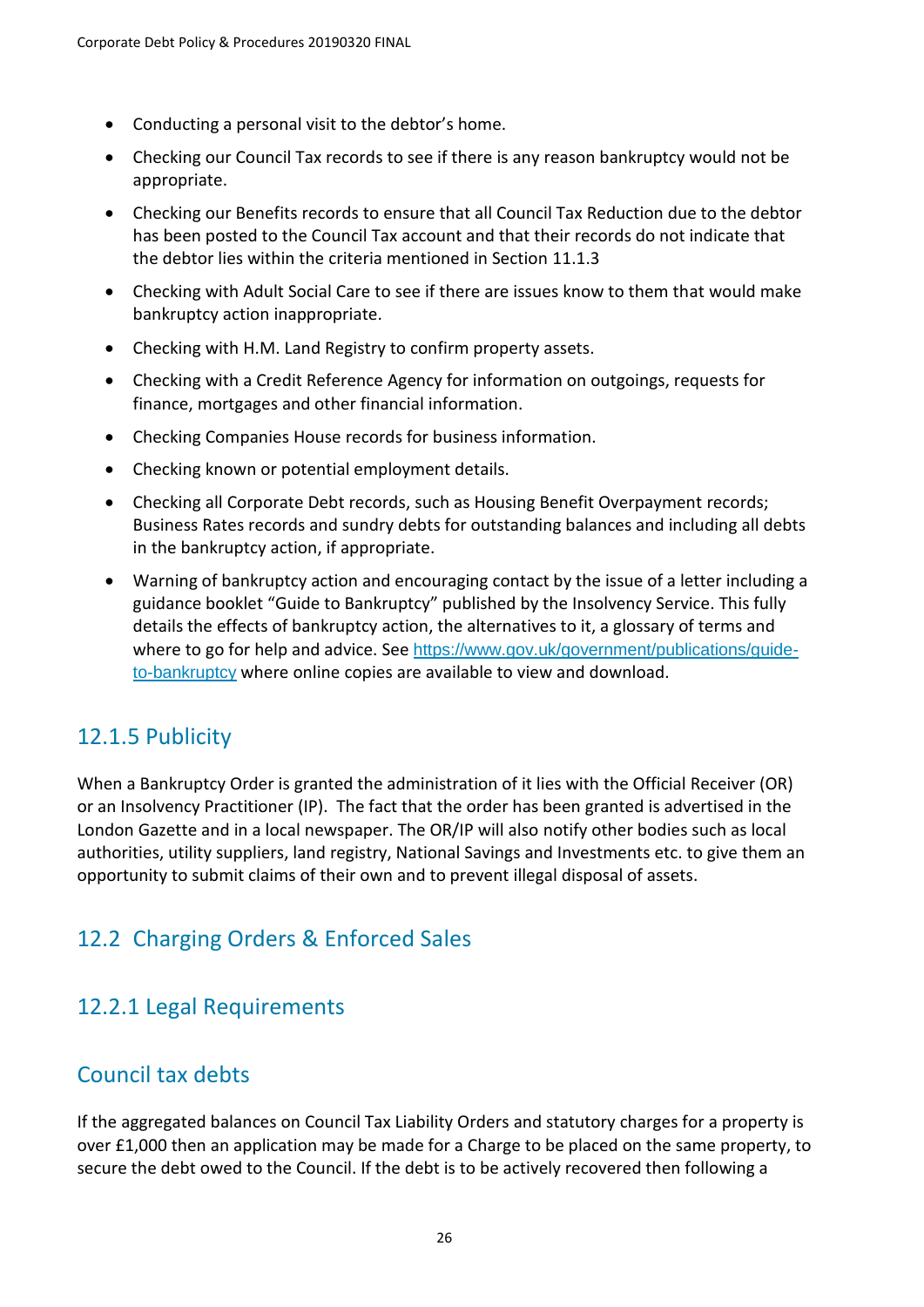Charging Order being obtained, an application has to be made to the Court for an Order of Possession and Order for sale.

# Sundry debts

If the debt due to the council is over £300, the council will consider making an application to the county court for a charging order be placed against a property owned by a debtor.

If the debt is to be actively recovered then following a charging order being obtained, and application for an order for sale and possession must be made.

Enforced Sales is a process where the Council will be exercising its legal powers under the Law of Property Act 1925, which gives the Council the statutory power to recover costs it has incurred by enabling the sale of a property to a new owner. Such costs normally result from enforcement actions and works in default relating to specified statutory powers that result in land charges against a property.

The procedure may be used to recover debt arising from the exercise of any statutory powers that: -

- Confer a charge on all the estates and interests in the property
- Confer Law of Property rights (i.e. grant the powers and remedies available as if the charge had been created by deed).

The current adopted Enforced Sales Procedures state:

Principally, the statutory powers that will enable the procedure to be used are: -

- Prevention of Damage by Pests Act 1949
- Housing Act 1985
- Building Act 1984
- Public Health Act 1936
- Public Health Act 1961
- Environmental Protection Act 1990

Actions in relation to the service of statutory notices under these provisions are most likely to have given rise to the relevant debt(s).

By adopting this Corporate Debt Policy and Procedures the Council is confirming it will extend use of its Enforced Sales Procedure by using the same powers to recover debts owed in respect of Council Tax Charging Orders. This means of recovery of Charging Order debt will most likely be utilised where the property is being considered for action under the Empty Homes Strategy.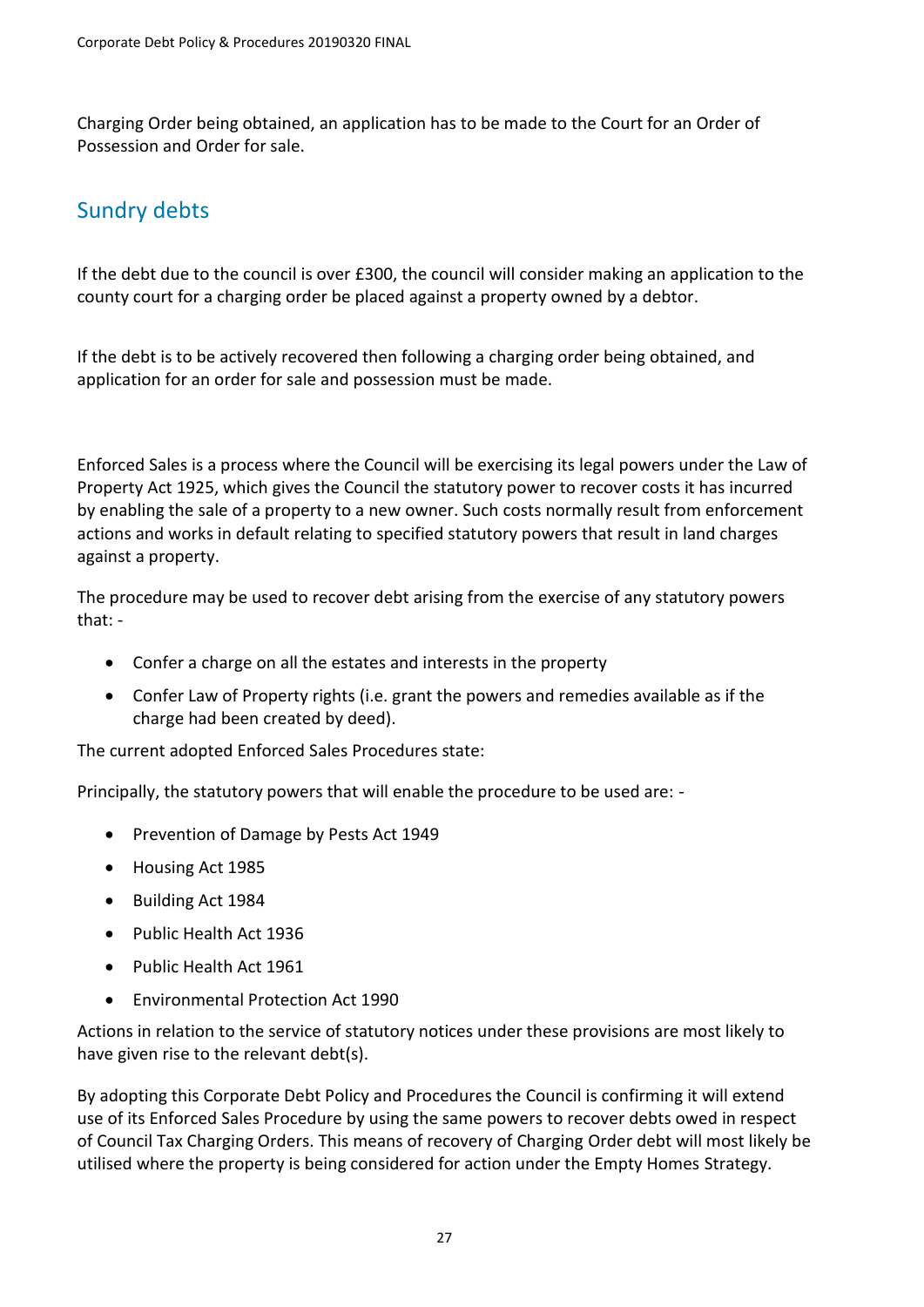For more details on the Enforced Sales procedure visit [http://smbc-modgov-](http://smbc-modgov-01/mgIssueHistoryHome.aspx?IId=56334&Opt=0)[01/mgIssueHistoryHome.aspx?IId=56334&Opt=0](http://smbc-modgov-01/mgIssueHistoryHome.aspx?IId=56334&Opt=0)

#### 12.2.2 Decision Making

The number of cases is very small. Each case will be considered on its own merits being mindful of all the facts and the level of arrears.

### 12.3 Committal

#### 12.3.1 Legal requirements

The legal requirements are contained within the Council Tax (Administration & Enforcement) Regulations SI 1992/613 (as amended) and Business Rates (Non-Domestic Rating (Collection & Enforcement) (Local Lists) Regulations SI 1989/1058.

# 12.3.2 Commencement of Committal Proceedings

Only after a Liability Order has been returned by an Enforcement Agent can committal proceedings be taken. The Enforcement Agent must sign a certificate, stating that the debtor has insufficient goods available to cover the outstanding debt.

Prior to the issue of a committal summons the debtor will be issued with a letter explaining that committal proceedings are shortly to commence and a letter of explanation is enclosed detailing what this means. The debtor is also encouraged at this time to contact the Council to discuss payment. The Council will allow at least 14 days from the issue of the warning letter before issuing a committal summons.

The Council will consider using committal proceedings in the following circumstances (the list is not exhaustive):

- Where the debt exceeds £1,000
- Where the debtor is not making regular and mutually agreed payments that are sufficient to clear accruing debt and the arrears within an acceptable timescale.
- Where a Charging Order or Bankruptcy are not considered viable options.
- The Council can justify to the Court that no other recovery options are appropriate.
- The debtor has received suitable warning to seek independent legal advice as to the implication of committal proceedings being made.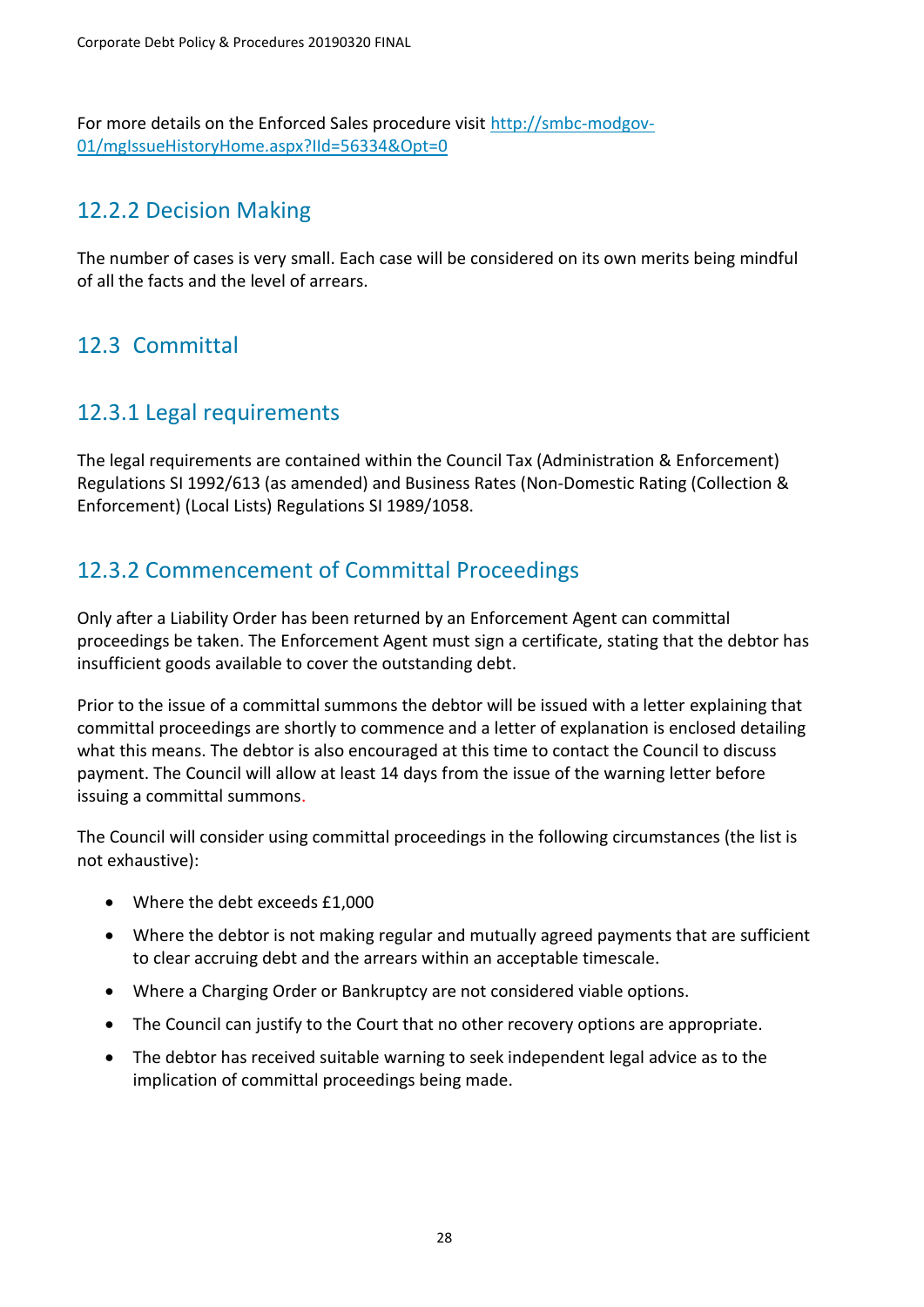# 12.3.3 Committal Summons

If we're unable to collect an amount of outstanding Council Tax, for which a Court Order (liability order) has been issued by the Magistrates' Court using other recovery methods, including the use of Enforcement Agents, then the Council may apply to the Magistrates' Court for the issue of a Warrant of Commitment.

The Magistrates' Court will issue a Committal Summons requiring you to appear before the court, in order to enable an enquiry to be made regarding your means and whether your failure to pay is due to either your "wilful refusal" or "culpable neglect".

If you receive a committal summons you should

- Contact us immediately on 0151 934 4651
- Seek legal advice (from either a solicitor or a local advice agency) before your hearing.

# 12.3.4 Committal Hearing

The committal hearing is an enquiry by the magistrates into a debtor's means with a view to whether the failure to pay was due to "wilful refusal" or "culpable neglect". Such an enquiry can only be conducted in the presence of the debtor and if they fail to appear a warrant for their arrest will be applied for. This would normally be a warrant with bail to appear at the next available hearing date. This avoids the debtor being held for any length of time.

The court will request the debtor to complete a means enquiry form. At the hearing, the debtor will be asked to explain in front of the magistrates why the debt has not been paid.

If the magistrates are satisfied that the Council has complied with legislation and has also taken steps to try to recover the debt through taking control of goods they will consider the issue of whether payment has not been made through 'wilful refusal' or 'culpable neglect'.

'Wilful refusal' – examples, the debtor has made a conscious decision not to pay the outstanding debt; refuses to make any effort to clear the outstanding balance.

'Culpable neglect' – examples, the debtor has failed to pay as required; did have the means to pay but the debt was a lower priority.

If they find either present the following options available to them are: -

- Send you to prison for a period not exceeding 3 months
- Send you to prison for a period of not more than 3 months but postpose this on condition that you make a payment or regular payments.
- Refuse to send you to prison
- Remit or reduce all or part of the arrears

The Magistrates may decide to adjourn for a period requested by the Council in order to obtain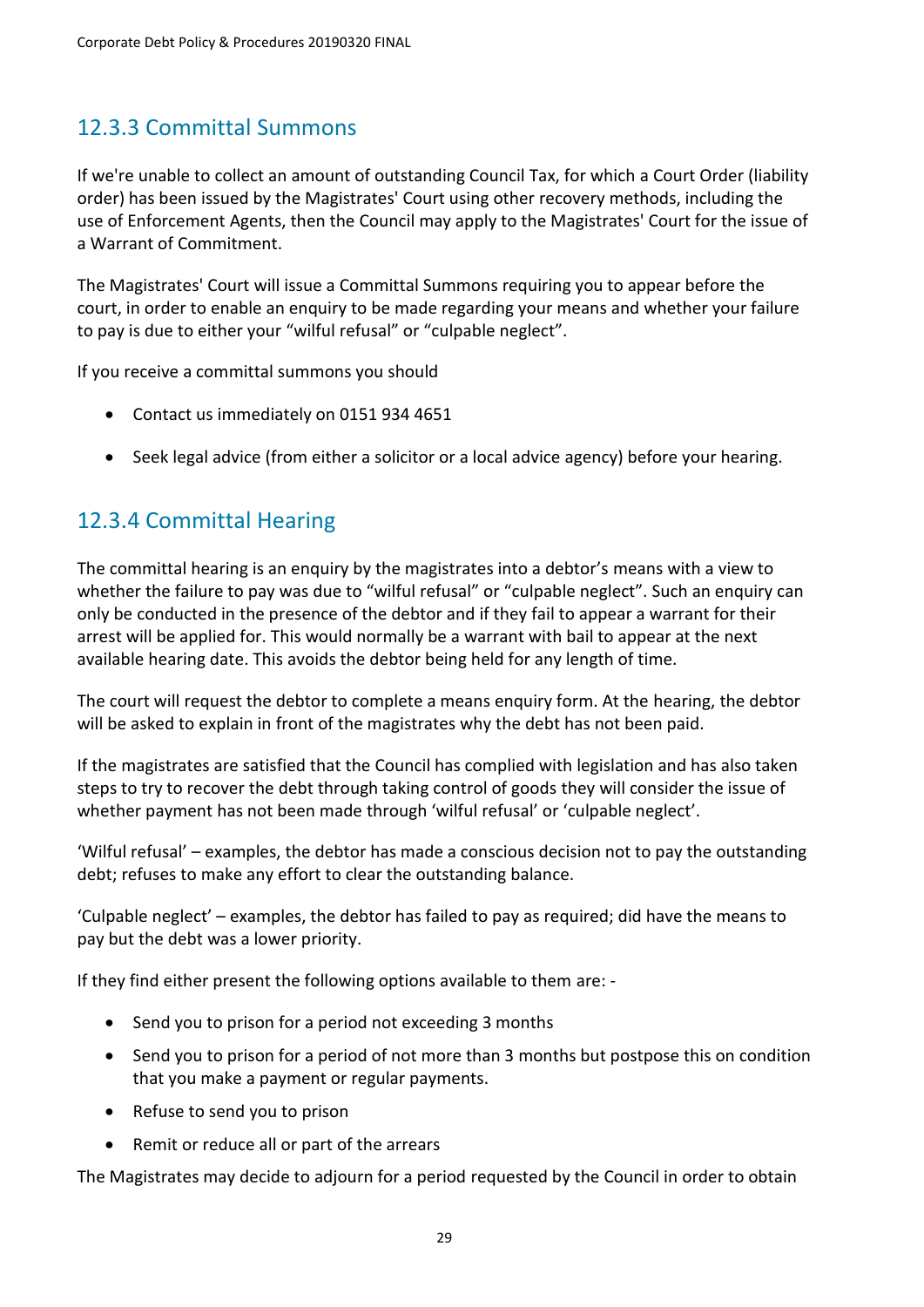employment or benefit details so an attachment can be made.

The Magistrates may also adjourn a case if they feel they do not have enough evidence to make a decision and require further evidence to be provided by the Council or the debtor.

The Magistrates have the power to dismiss a case with or without finding "wilful refusal" or "culpable neglect". If this is the case the Council may renew the application at a future date if the circumstances of the debtor change. (This is not the case of any monies remitted by the court).

#### 12.3.5 Payment Order

Any payments made under an order must be made direct to the Council who will monitor them and report back to court if they fail to be paid as ordered.

The issue of warrant costs is £75 and the debtor will be liable for the costs incurred in obtaining and executing the warrant in addition to the upfront costs already paid by the Council.

### 12.3.6 Non-payment of Court Order

Where the court order is not maintained the Council will bring the debtor back before the Magistrates to seek immediate committal to prison.

#### 12.3.7 Special Circumstances

Particular care will be taken to substantiate or clarify the debtor's position before committal proceedings are considered, especially if there are vulnerability issues.

The Council will consider taking alternative enforcement action where the debtor, or a member of their household, falls into one or more of the following categories: -

- Appears to be severely mentally impaired, or suffering severe mental confusion.
- Has young children and severe social deprivation is evident.
- Is pregnant, or the spouse of the debtor is pregnant.
- Is in mourning, due to recent bereavement
- Is currently unemployed and provides proof that they are in receipt of Universal Credit, Income Support or Job Seekers Allowance (Income Based) payments from the Department for Work and Pensions (DWP).
- Has severe long-term sickness or illness including the terminally ill.
- Has difficulty communicating due to profound deafness, blindness or language difficulties.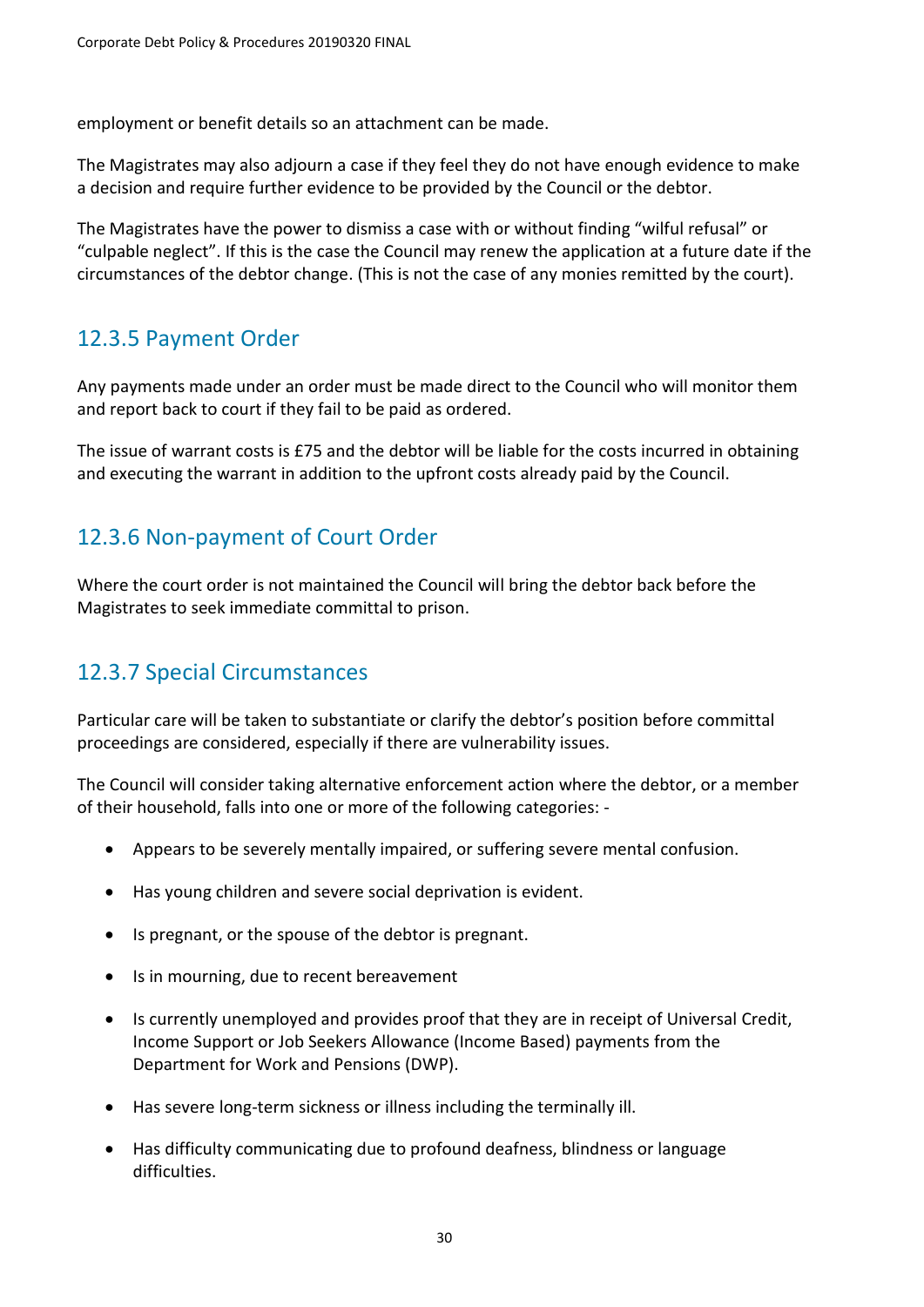• Is over 70 years of age.

#### 12.3.8 Decision Making

The more information held about the debtor, the more efficient the decision making process will be in terms of selecting the most effective enforcement option. As part of the decision-making process the Council will seek to build a picture of the debtor and their circumstances and will achieve this in various ways, including some or all of the following activities. The list is not exhaustive.

- Requesting financial information in writing stating committal is an option to be considered.
- Requesting the debtor to disclose any vulnerability issues that the Council should be made aware of.
- Warning of committal and encouraging contact.
- Seeking an offer of payment from the debtor.
- Conducting a personal visit to the debtor's home.
- Checking all appropriate discounts and exemptions has been awarded.
- Checking all corporate debt accounts to see if there is any reason why committal would not be appropriate
- Checking our Benefits records to ensure that all Council Tax Reduction due to the debtor has been posted to the Council Tax account and that their records do not indicate that the debtor lies within the criteria mentioned in Section 12.1.3
- Checking H.M. Land Registry to confirm property assets.
- Checking with a Credit Reference Agency for information on outgoings, requests for finance, mortgages and other financial information.
- Checking known or potential employment/benefit details.
- Checking with Social services regarding vulnerability issues

# **13. Data Sharing and Privacy Statement**

See our website [https://www.sefton.gov.uk/your-council/open-data,-transparency-and-foi/data](https://www.sefton.gov.uk/your-council/open-data,-transparency-and-foi/data-protection,-freedom-of-information-and-re-use-of-council-data/data-protection.aspx)[protection,-freedom-of-information-and-re-use-of-council-data/data-protection.aspx](https://www.sefton.gov.uk/your-council/open-data,-transparency-and-foi/data-protection,-freedom-of-information-and-re-use-of-council-data/data-protection.aspx)

# **14. Complaints and appeals**

At Sefton Council, we want to give you the best possible service we can. We welcome your feedback on our services, as it gives us the opportunity to see where we can make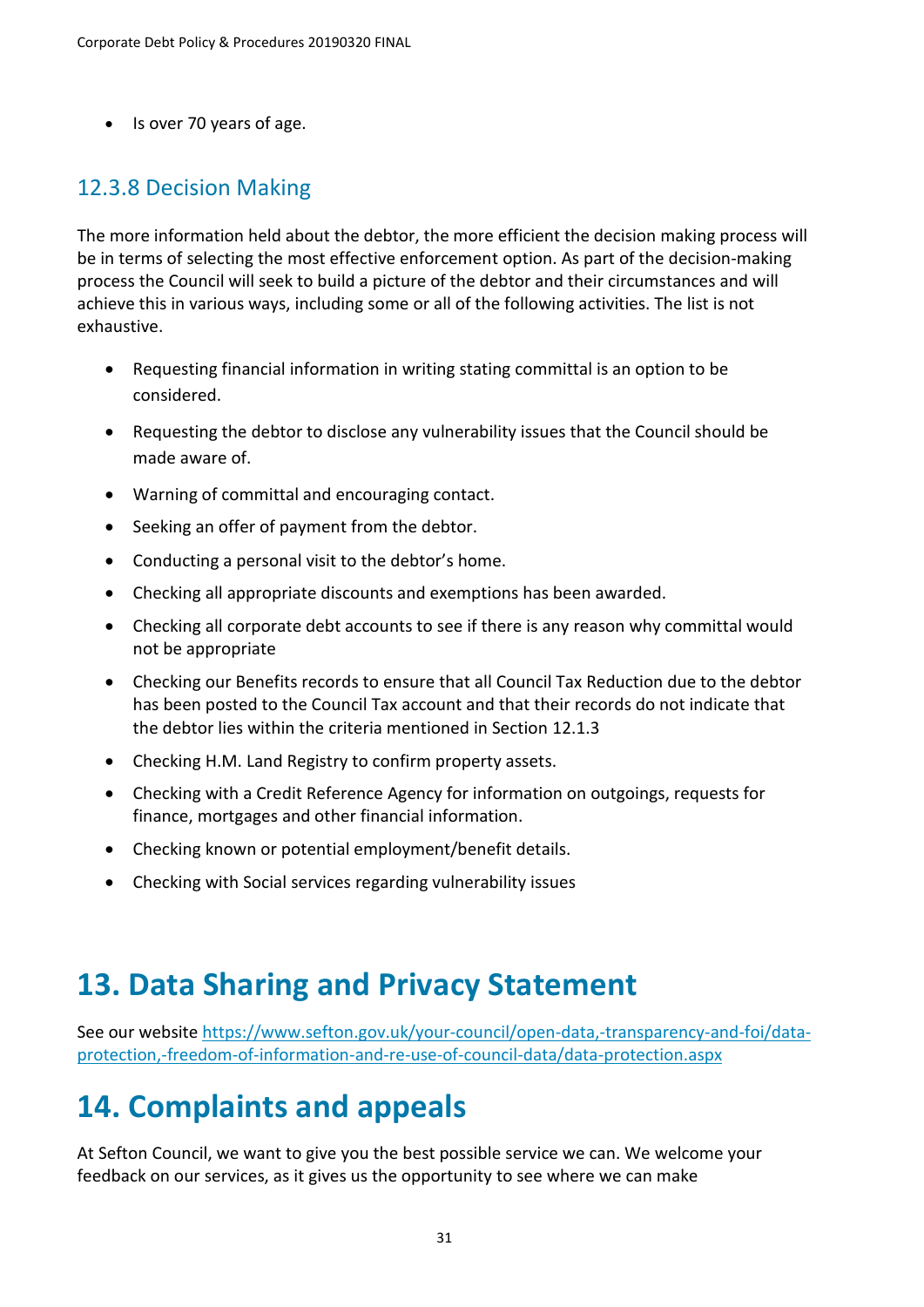improvements. The following link provides information about Sefton Council's complaints process and should be used to make your complaint online: -.

[https://www.sefton.gov.uk/your-council/consultations,-complaints-feedback/compliments,](https://www.sefton.gov.uk/your-council/consultations,-complaints-feedback/compliments,-comments-and-complaints.aspx) [comments-and-complaints.aspx](https://www.sefton.gov.uk/your-council/consultations,-complaints-feedback/compliments,-comments-and-complaints.aspx)

# 14.1 Appeals for Council Tax

If you are the person liable for Council Tax, and you are not happy with decisions made in relation to your liability, you have certain rights of appeal, as follows:

- that a dwelling is a chargeable dwelling, or
- that you are the liable person for Council Tax, or
- that the dwelling is or is not exempt, or
- any decisions relating to the granting of discount, disability reduction, Council Tax Benefit or Council Tax Reduction.

In the first instance, such appeals should be made in writing to Sefton Council, PO Box 21, Bootle, L20 3US. Making an appeal does not allow you to withhold payment pending the outcome. If your appeal is successful, you will be entitled to a refund of any overpaid Council Tax.

# 14.2 Appeals for Business Rates

All appeals must be made to the Valuation Office Agency. <https://www.gov.uk/government/organisations/valuation-office-agency>

A business ratepayer cannot withhold any payment pending the outcome of an appeal. Legally, the Council must bill you based on the rateable value that the Rating List shows at the time. You are legally obliged to pay in accordance with the demand sent to you.

The Valuation Officer can backdate amendments to the rateable value. Where this results in you having paid too much we will automatically refund any overpayment you have made. In addition, you are entitled to statutory interest on that overpayment. The Government sets the rate of interest payable each year.

If you do not pay as demanded, and we have to enforce payment, you could forfeit the right to receive interest on any subsequent overpayment.

#### 14.3 Appeals for Parking Services

If you wish to challenge the issue of the Penalty Charge Notice, your appeal must be put in writing and can be sent either on line<https://forms.sefton.gov.uk/carparkfineappeal/> or by email [parkingcc@sefton.gov.uk](mailto:parkingcc@sefton.gov.uk)